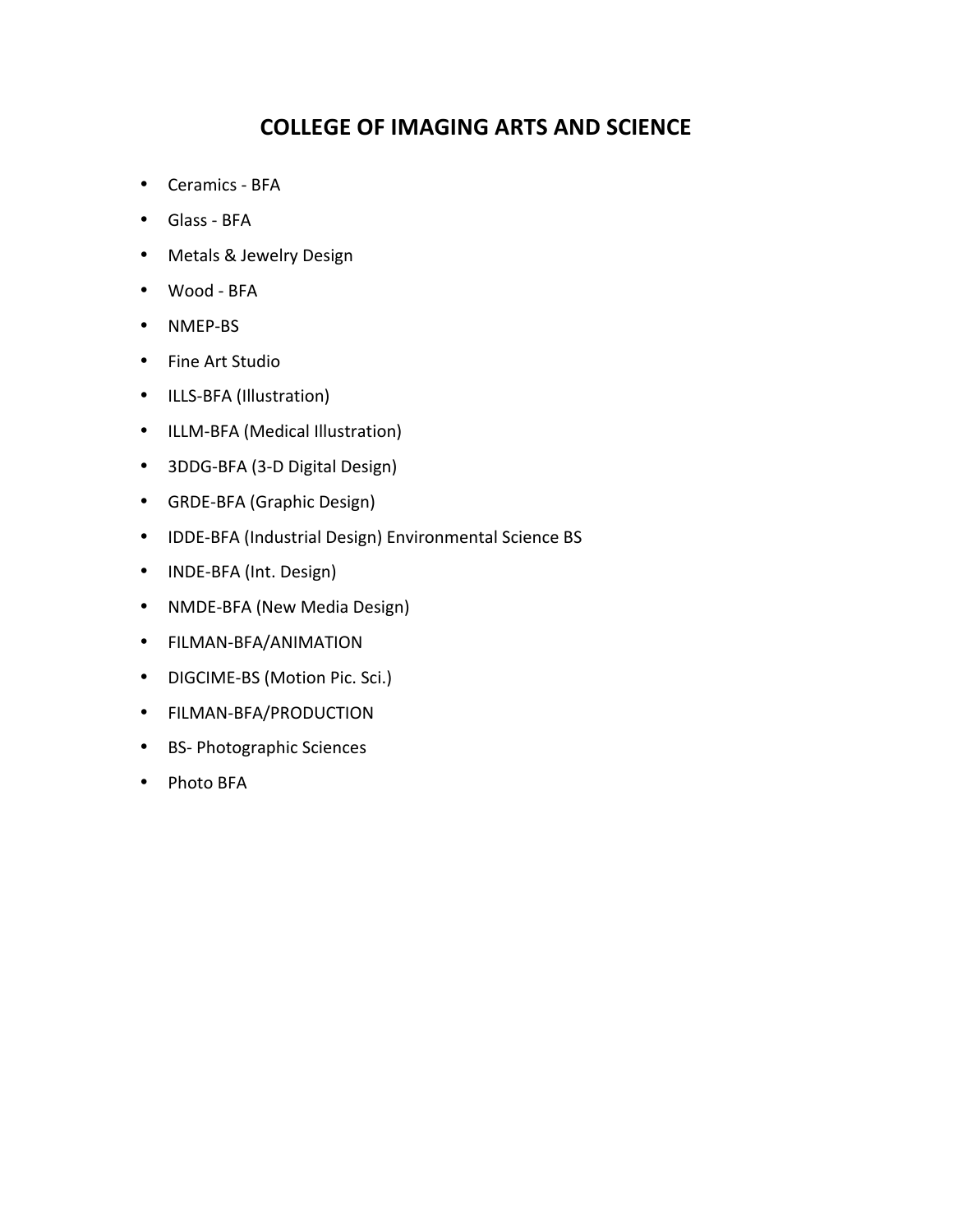| Term: Fall 1                                                                          |           | Term: Spring 1                                                                         |                |
|---------------------------------------------------------------------------------------|-----------|----------------------------------------------------------------------------------------|----------------|
| <b>Course Number &amp; Title</b>                                                      | <b>CR</b> | <b>Course Number &amp; Title</b>                                                       | <b>CR</b>      |
| Drawing I<br>FDTN-111                                                                 | 3         | Drawing II<br>FDTN-112                                                                 | 3              |
| 2D Design I<br><b>FDTN-121</b>                                                        | 3         | 2D Design II<br><b>FDTN-122</b>                                                        | 3              |
| 3D Design I<br><b>FDTN-131</b>                                                        | 3         | 3D Design II<br><b>FDTN-132</b>                                                        | $\overline{3}$ |
| CIAS Studio Elective+(Metals & Jewelry<br>Design)                                     | 3         | CIAS Studio Elective+(Metals & Jewelry<br>Design)                                      | 3              |
| LAS Foundations 1: LAS Perspective 5, 6 or 7                                          | 3         | LAS Foundation 2: First Year Writing (FYW)                                             | 3              |
| Term credit total:                                                                    | 15        | Term credit total:                                                                     | 15             |
| <b>Term: Fall 2</b>                                                                   |           | <b>Term: Spring 2</b>                                                                  |                |
| <b>Course Number &amp; Title</b>                                                      | CR.       | <b>Course Number &amp; Title</b>                                                       | <b>CR</b>      |
| Metals & Jewelry Design Sophomore I<br><b>CMTJ-201</b>                                | 6         | <b>Metals &amp; Jewelry Design Sophomore II</b><br><b>CMTJ-202</b>                     | 6              |
| <b>Craft Drawing Practice</b><br><b>CGEN-201</b>                                      | 3         | <b>Drawing</b><br>CGEN-202 Crafts CADD                                                 | 3              |
| <b>LAS Perspective I</b>                                                              | 3         | <b>LAS Perspective 4</b>                                                               | 3              |
| History of Western Art: Ancient to Medieval<br>(LAS Perspective 2)<br><b>ARTH-135</b> | 3         | History of Western Art: Renaissance to<br>Modern(LAS Perspective 3)<br><b>ARTH-135</b> | $\overline{3}$ |
| Term credit total:                                                                    | 15        | Term credit total:                                                                     | 15             |
| Term: Fall 3                                                                          |           | Term: Spring 3 STUDY ABROAD                                                            |                |
| <b>Course Number &amp; Title</b>                                                      | <b>CR</b> | <b>Course Number &amp; Title</b>                                                       | CR             |
| Metals & Jewelry Design Junior I                                                      | 6         | <b>Art History Elective**</b>                                                          | 3              |
| <b>CMTJ-301</b><br>(equiv. to CMTJ-301 Metals & Jewelry                               | 6         |                                                                                        | 3              |
| Design Junior II)                                                                     |           | <b>Free Elective</b>                                                                   |                |
| LAS Immersion 1 of 3 (GE-WI)                                                          | 3         | <b>Free Elective</b>                                                                   | 3              |
|                                                                                       |           | <b>Art History Elective**</b>                                                          | 3              |
|                                                                                       |           | <b>Free Elective</b>                                                                   | 3              |
| Term credit total:                                                                    | 15        | <b>Term credit total:</b>                                                              | 15             |
| Term: Fall 4                                                                          |           | <b>Term: Spring 4</b>                                                                  |                |
| <b>Course Number &amp; Title</b>                                                      | <b>CR</b> |                                                                                        | <b>CR</b>      |
| Metals & Jewelry Design Senior I<br><b>CMTJ-501</b>                                   | 6         | Metals & Jewelry Design Senior II<br><b>CMTJ-502</b>                                   | 6              |
| <b>Crafts Promotional Materials (PR-WI)</b><br><b>CGEN-501</b>                        | 3         | <b>Crafts Business Practice</b><br><b>CGEN-502</b>                                     | 3              |
| LAS Immersion 2 of 3                                                                  | 3         | LAS Immersion 3 of 3                                                                   | 3              |
| <b>General Education (LAS)Elective</b>                                                | 3         | <b>CIAS Studio Elective+</b>                                                           | 3              |
| Term credit total:                                                                    | 15        | Term credit total:                                                                     |                |
|                                                                                       |           |                                                                                        | 15             |
|                                                                                       |           |                                                                                        |                |

<span id="page-1-0"></span>

| <b>CIAS STUDY ABROAD PATHWAY</b><br>Term: Fall 1               |     | Degree Program: Ceramics-BFA<br>Term: Spring 1                  | date 2151      |
|----------------------------------------------------------------|-----|-----------------------------------------------------------------|----------------|
| <b>Course Number &amp; Title</b>                               | CR  | <b>Course Number &amp; Title</b>                                | <b>CR</b>      |
| Drawing I                                                      | 3   | <b>Drawing II</b>                                               | 3              |
| FDTN-111                                                       |     | <b>FDTN-112</b>                                                 |                |
| 2D Design I                                                    | 3   | 2D Design II                                                    | 3              |
| <b>FDTN-121</b>                                                |     | <b>FDTN-122</b>                                                 |                |
| 3D Design I                                                    | 3   | 3D Design II                                                    | 3              |
| <b>FDTN-131</b>                                                |     | FDTN-132                                                        |                |
| CIAS Studio Elective+(Metals & Jewelry<br>Design)              | 3   | CIAS Studio Elective+(Metals & Jewelry<br>Design)               | 3              |
| LAS Foundations 1: LAS Perspective 5, 6 or 7                   | 3   | LAS Foundation 2: First Year Writing (FYW)                      | 3              |
| Term credit total:                                             | 15  | Term credit total:                                              | 15             |
| Term: Fall 2                                                   |     | <b>Term: Spring 2</b>                                           |                |
| <b>Course Number &amp; Title</b>                               | CR  | <b>Course Number &amp; Title</b>                                | CR             |
| Metals & Jewelry Design Sophomore I                            | 6   | Metals & Jewelry Design Sophomore II                            | 6              |
| <b>CMTJ-201</b>                                                |     | <b>CMTJ-202</b>                                                 |                |
| <b>Craft Drawing Practice</b>                                  | 3   | <b>Drawing</b>                                                  | 3              |
| <b>CGEN-201</b>                                                |     | <b>CGEN-202 Crafts CADD</b>                                     |                |
| <b>LAS Perspective I</b>                                       | 3   | <b>LAS Perspective 4</b>                                        | 3              |
|                                                                |     |                                                                 |                |
| History of Western Art: Ancient to Medieval                    | 3   | History of Western Art: Renaissance to                          | 3              |
| (LAS Perspective 2)                                            |     | Modern(LAS Perspective 3)                                       |                |
| <b>ARTH-135</b>                                                |     | <b>ARTH-135</b>                                                 |                |
|                                                                |     |                                                                 |                |
|                                                                |     |                                                                 |                |
| Term credit total:                                             | 15  | Term credit total:                                              | 15             |
| Term: Fall 3                                                   |     | Term: Spring 3 STUDY ABROAD                                     |                |
| <b>Course Number &amp; Title</b>                               | CR. | <b>Course Number &amp; Title</b>                                | CR             |
| Metals & Jewelry Design Junior I<br><b>CMTJ-301</b>            | 6   | <b>Art History Elective**</b>                                   | 3              |
| (equiv. to CMTJ-301 Metals & Jewelry<br>Design Junior II)      | 6   | <b>Free Elective</b>                                            | 3              |
| LAS Immersion 1 of 3 (GE-WI)                                   | 3   | <b>Free Elective</b>                                            | $\overline{3}$ |
|                                                                |     | <b>Art History Elective**</b>                                   | <mark>3</mark> |
|                                                                |     | <b>Free Elective</b>                                            | 3              |
| Term credit total:                                             | 15  | Term credit total:                                              | <b>15</b>      |
| Term: Fall 4                                                   |     | Term: Spring 4                                                  |                |
| <b>Course Number &amp; Title</b>                               | CR  |                                                                 | CR             |
| Metals & Jewelry Design Senior I<br><b>CMTJ-501</b>            | 6   | <b>Metals &amp; Jewelry Design Senior II</b><br><b>CMTJ-502</b> | 6              |
| <b>Crafts Promotional Materials (PR-WI)</b><br><b>CGEN-501</b> | 3   | <b>Crafts Business Practice</b><br><b>CGEN-502</b>              | 3              |
| LAS Immersion 2 of 3                                           | 3   | LAS Immersion 3 of 3                                            | 3              |
| <b>General Education (LAS)Elective</b>                         | 3   | <b>CIAS Studio Elective+</b>                                    | 3              |
|                                                                |     |                                                                 |                |
| Term credit total:                                             | 15  | Term credit total:                                              | 15             |
|                                                                |     | Program Total:                                                  | 120            |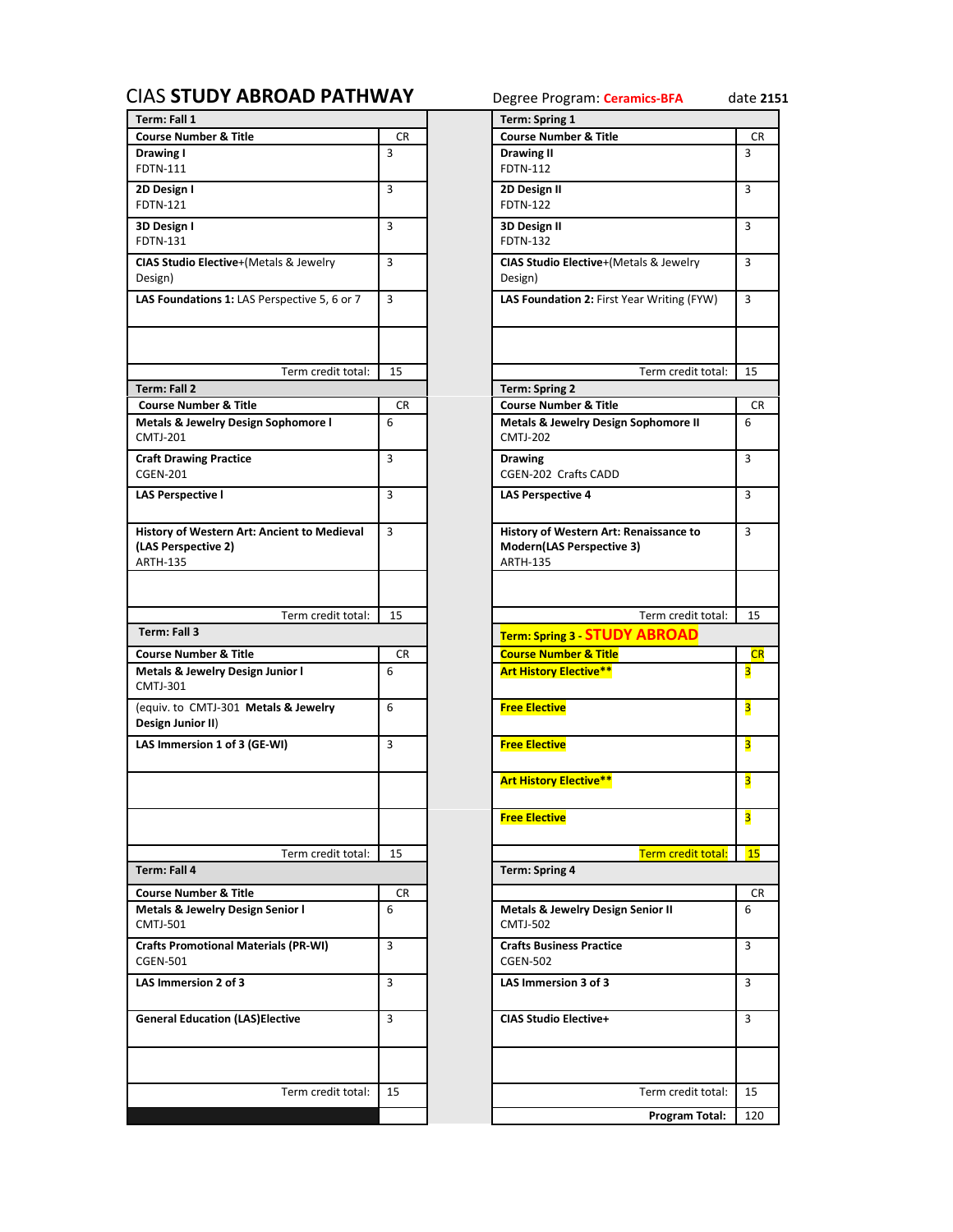<span id="page-2-0"></span>

| Term: Fall 1                                                                          |           | Term: Spring 1                                                                         |                |
|---------------------------------------------------------------------------------------|-----------|----------------------------------------------------------------------------------------|----------------|
| <b>Course Number &amp; Title</b>                                                      | CR        | <b>Course Number &amp; Title</b>                                                       | <b>CR</b>      |
| Drawing I<br>FDTN-111                                                                 | 3         | <b>Drawing II</b><br><b>FDTN-112</b>                                                   | $\overline{3}$ |
| 2D Design I<br><b>FDTN-121</b>                                                        | 3         | 2D Design II<br><b>FDTN-122</b>                                                        | 3              |
| 3D Design I<br><b>FDTN-131</b>                                                        | 3         | 3D Design II<br><b>FDTN-132</b>                                                        | $\overline{3}$ |
| CIAS Studio Elective+(Metals & Jewelry<br>Design)                                     | 3         | CIAS Studio Elective+(Metals & Jewelry<br>Design)                                      | 3              |
| LAS Foundations 1: LAS Perspective 5, 6 or 7                                          | 3         | LAS Foundation 2: First Year Writing (FYW)                                             | 3              |
|                                                                                       |           |                                                                                        |                |
| Term credit total:                                                                    | 15        | Term credit total:                                                                     | 15             |
| Term: Fall 2                                                                          |           | <b>Term: Spring 2</b>                                                                  |                |
| <b>Course Number &amp; Title</b>                                                      | CR.       | <b>Course Number &amp; Title</b>                                                       | <b>CR</b>      |
| Metals & Jewelry Design Sophomore I<br><b>CMTJ-201</b>                                | 6         | Metals & Jewelry Design Sophomore II<br><b>CMTJ-202</b>                                | 6              |
| <b>Craft Drawing Practice</b><br><b>CGEN-201</b>                                      | 3         | <b>Drawing</b><br>CGEN-202 Crafts CADD                                                 | $\overline{3}$ |
| <b>LAS Perspective I</b>                                                              | 3         | <b>LAS Perspective 4</b>                                                               | 3              |
| History of Western Art: Ancient to Medieval<br>(LAS Perspective 2)<br><b>ARTH-135</b> | 3         | History of Western Art: Renaissance to<br>Modern(LAS Perspective 3)<br><b>ARTH-135</b> | $\overline{3}$ |
| Term credit total:                                                                    | 15        | Term credit total:                                                                     | 15             |
| Term: Fall 3                                                                          |           |                                                                                        |                |
|                                                                                       |           | <b>Term: Spring 3 STUDY ABROAD</b>                                                     |                |
| <b>Course Number &amp; Title</b>                                                      | CR        | <b>Course Number &amp; Title</b>                                                       | CR             |
| Metals & Jewelry Design Junior I<br><b>CMTJ-301</b>                                   | 6         | <b>Art History Elective**</b>                                                          | 3              |
| (equiv. to CMTJ-301 Metals & Jewelry<br>Design Junior II)                             | 6         | <b>Free Elective</b>                                                                   | 3              |
| LAS Immersion 1 of 3 (GE-WI)                                                          | 3         | <b>Free Elective</b>                                                                   | 3              |
|                                                                                       |           | <b>Art History Elective**</b>                                                          | 3              |
|                                                                                       |           | <b>Free Elective</b>                                                                   | 3              |
| Term credit total:                                                                    | 15        | Term credit total:                                                                     | <b>15</b>      |
| Term: Fall 4                                                                          |           | <b>Term: Spring 4</b>                                                                  |                |
| <b>Course Number &amp; Title</b>                                                      | <b>CR</b> |                                                                                        | CR             |
| Metals & Jewelry Design Senior I                                                      | 6         | Metals & Jewelry Design Senior II                                                      | 6              |
| <b>CMTJ-501</b>                                                                       |           | <b>CMTJ-502</b>                                                                        |                |
| <b>Crafts Promotional Materials (PR-WI)</b><br><b>CGEN-501</b>                        | 3         | <b>Crafts Business Practice</b><br><b>CGEN-502</b>                                     | $\overline{3}$ |
| LAS Immersion 2 of 3                                                                  | 3         | LAS Immersion 3 of 3                                                                   | 3              |
| <b>General Education (LAS)Elective</b>                                                | 3         | <b>CIAS Studio Elective+</b>                                                           | 3              |
|                                                                                       |           |                                                                                        |                |
|                                                                                       |           |                                                                                        |                |
| Term credit total:                                                                    | 15        | Term credit total:                                                                     | 15             |

|                                           | <b>DAD PATHWAY</b> | Degree Program: GLASS-BFA                                                              | date 2151      |
|-------------------------------------------|--------------------|----------------------------------------------------------------------------------------|----------------|
|                                           |                    | <b>Term: Spring 1</b>                                                                  |                |
|                                           | <b>CR</b>          | <b>Course Number &amp; Title</b>                                                       | <b>CR</b>      |
|                                           | 3                  | <b>Drawing II</b><br><b>FDTN-112</b>                                                   | 3              |
|                                           | 3                  | 2D Design II<br><b>FDTN-122</b>                                                        | 3              |
|                                           | 3                  | 3D Design II<br><b>FDTN-132</b>                                                        | 3              |
| & Jewelry                                 | 3                  | CIAS Studio Elective+(Metals & Jewelry<br>Design)                                      | 3              |
| pective 5, 6 or 7                         | 3                  | LAS Foundation 2: First Year Writing (FYW)                                             | 3              |
| Term credit total:                        | 15                 | Term credit total:                                                                     | 15             |
|                                           |                    | <b>Term: Spring 2</b>                                                                  |                |
|                                           | CR                 | <b>Course Number &amp; Title</b>                                                       | CR             |
| ohomore l                                 | 6                  | Metals & Jewelry Design Sophomore II<br><b>CMTJ-202</b>                                | 6              |
|                                           | 3                  | <b>Drawing</b><br>CGEN-202 Crafts CADD                                                 | 3              |
|                                           | 3                  | <b>LAS Perspective 4</b>                                                               | 3              |
| ent to Medieval                           | 3                  | History of Western Art: Renaissance to<br>Modern(LAS Perspective 3)<br><b>ARTH-135</b> | 3              |
|                                           |                    |                                                                                        |                |
| Term credit total:                        | 15                 | Term credit total:                                                                     | 15             |
|                                           |                    | Term: Spring 3 STUDY ABROAD                                                            |                |
|                                           |                    |                                                                                        |                |
|                                           | <b>CR</b>          | <b>Course Number &amp; Title</b>                                                       | CR             |
| ior I                                     | 6                  | <b>Art History Elective**</b>                                                          | 3              |
| & Jewelry                                 | 6                  | <b>Free Elective</b>                                                                   | 3              |
| I)                                        | 3                  | <b>Free Elective</b>                                                                   | 3              |
|                                           |                    | Art History Elective**                                                                 | <mark>3</mark> |
|                                           |                    | <b>Free Elective</b>                                                                   | 3              |
|                                           | 15                 | Term credit total:                                                                     | 15             |
|                                           |                    | <b>Term: Spring 4</b>                                                                  |                |
|                                           | <b>CR</b>          |                                                                                        | CR             |
|                                           | 6                  | <b>Metals &amp; Jewelry Design Senior II</b><br><b>CMTJ-502</b>                        | 6              |
| Term credit total:<br>ıior I<br>s (PR-WI) | 3                  | <b>Crafts Business Practice</b><br><b>CGEN-502</b>                                     | 3              |
|                                           | 3                  | LAS Immersion 3 of 3                                                                   | 3              |
| tive                                      | 3                  | <b>CIAS Studio Elective+</b>                                                           | 3              |
|                                           |                    |                                                                                        |                |
| Term credit total:                        | 15                 | Term credit total:<br>Program Total:                                                   | 15<br>120      |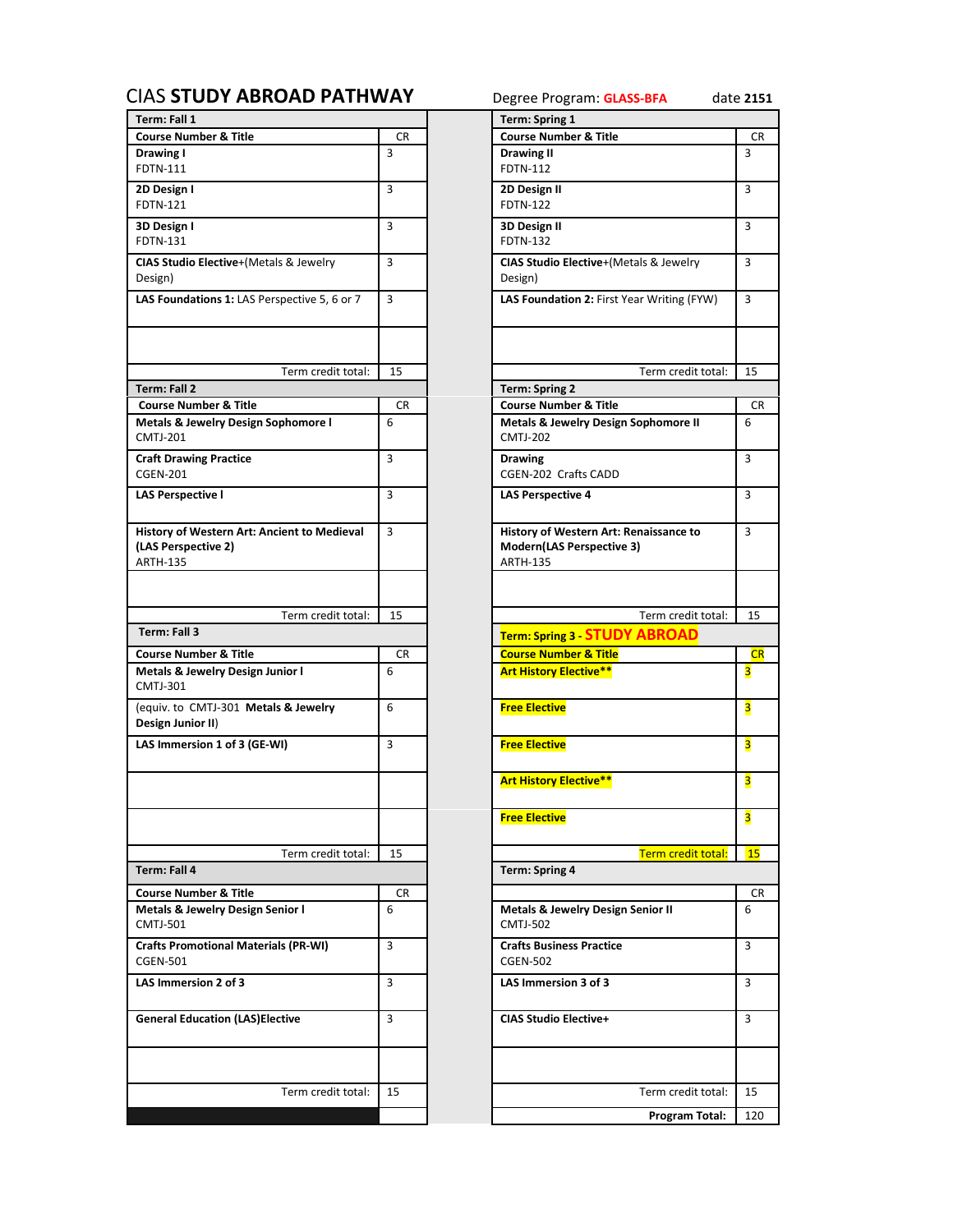<span id="page-3-0"></span>

| Term: Fall 1                                                   |                | Term: Spring 1                               |                         |
|----------------------------------------------------------------|----------------|----------------------------------------------|-------------------------|
| <b>Course Number &amp; Title</b>                               | <b>CR</b>      | <b>Course Number &amp; Title</b>             | CR                      |
| Drawing I                                                      | $\overline{3}$ | <b>Drawing II</b>                            | $\overline{3}$          |
| FDTN-111                                                       |                | <b>FDTN-112</b>                              |                         |
| 2D Design I                                                    | 3              | 2D Design II                                 | 3                       |
| <b>FDTN-121</b>                                                |                | <b>FDTN-122</b>                              |                         |
| 3D Design I                                                    | 3              | 3D Design II                                 | 3                       |
| <b>FDTN-131</b>                                                |                | <b>FDTN-132</b>                              |                         |
| CIAS Studio Elective+(Metals & Jewelry                         | 3              | CIAS Studio Elective+(Metals & Jewelry       | $\overline{3}$          |
| Design)                                                        |                | Design)                                      |                         |
| LAS Foundations 1: LAS Perspective 5, 6 or 7                   | 3              | LAS Foundation 2: First Year Writing (FYW)   | 3                       |
|                                                                |                |                                              |                         |
|                                                                |                |                                              |                         |
|                                                                |                |                                              |                         |
| Term credit total:                                             | 15             | Term credit total:                           | 15                      |
| Term: Fall 2                                                   |                | <b>Term: Spring 2</b>                        |                         |
| <b>Course Number &amp; Title</b>                               | CR.            | <b>Course Number &amp; Title</b>             | CR                      |
| Metals & Jewelry Design Sophomore I                            | 6              | Metals & Jewelry Design Sophomore II         | 6                       |
| <b>CMTJ-201</b>                                                |                | <b>CMTJ-202</b>                              |                         |
| <b>Craft Drawing Practice</b>                                  | 3              | <b>Drawing</b>                               | 3                       |
| <b>CGEN-201</b>                                                |                | CGEN-202 Crafts CADD                         |                         |
| <b>LAS Perspective I</b>                                       | 3              | <b>LAS Perspective 4</b>                     | 3                       |
|                                                                |                |                                              |                         |
| History of Western Art: Ancient to Medieval                    | 3              | History of Western Art: Renaissance to       | 3                       |
| (LAS Perspective 2)                                            |                | Modern(LAS Perspective 3)                    |                         |
| <b>ARTH-135</b>                                                |                | <b>ARTH-135</b>                              |                         |
|                                                                |                |                                              |                         |
|                                                                |                |                                              |                         |
| Term credit total:                                             | 15             | Term credit total:                           | 15                      |
| Term: Fall 3                                                   |                |                                              |                         |
|                                                                |                | <b>Term: Spring 3 STUDY ABROAD</b>           |                         |
| <b>Course Number &amp; Title</b>                               | CR<br>6        | <b>Course Number &amp; Title</b>             | CR                      |
| Metals & Jewelry Design Junior I<br><b>CMTJ-301</b>            |                | <b>Art History Elective**</b>                | $\overline{\mathbf{3}}$ |
|                                                                |                |                                              |                         |
| (equiv. to CMTJ-301 Metals & Jewelry<br>Design Junior II)      | 6              | <b>Free Elective</b>                         | 3                       |
|                                                                |                |                                              |                         |
|                                                                |                |                                              |                         |
| LAS Immersion 1 of 3 (GE-WI)                                   | 3              | <b>Free Elective</b>                         | 3                       |
|                                                                |                |                                              |                         |
|                                                                |                | <b>Art History Elective**</b>                | 3                       |
|                                                                |                |                                              |                         |
|                                                                |                | <b>Free Elective</b>                         | 3                       |
|                                                                |                |                                              |                         |
| Term credit total:                                             | 15             | Term credit total:                           |                         |
| Term: Fall 4                                                   |                | <b>Term: Spring 4</b>                        |                         |
| <b>Course Number &amp; Title</b>                               | CR             |                                              |                         |
| Metals & Jewelry Design Senior I                               | 6              | <b>Metals &amp; Jewelry Design Senior II</b> | 6                       |
| <b>CMTJ-501</b>                                                |                | <b>CMTJ-502</b>                              | <b>15</b><br>CR         |
|                                                                | 3              | <b>Crafts Business Practice</b>              | $\overline{3}$          |
| <b>Crafts Promotional Materials (PR-WI)</b><br><b>CGEN-501</b> |                | <b>CGEN-502</b>                              |                         |
|                                                                |                |                                              |                         |
| LAS Immersion 2 of 3                                           | 3              | LAS Immersion 3 of 3                         | 3                       |
|                                                                |                |                                              |                         |
| <b>General Education (LAS)Elective</b>                         | 3              | <b>CIAS Studio Elective+</b>                 | 3                       |
|                                                                |                |                                              |                         |
|                                                                |                |                                              |                         |
|                                                                |                |                                              |                         |
| Term credit total:                                             | 15             | Term credit total:                           | 15                      |

| Degree Program: Metals & Jewelry Design date 2151 |  |  |  |
|---------------------------------------------------|--|--|--|
|                                                   |  |  |  |

|                    |     | Term: Spring 1                                                                                |           |
|--------------------|-----|-----------------------------------------------------------------------------------------------|-----------|
|                    | CR  | <b>Course Number &amp; Title</b>                                                              | CR        |
|                    | 3   | <b>Drawing II</b><br>FDTN-112                                                                 | 3         |
|                    | 3   | 2D Design II<br><b>FDTN-122</b>                                                               | 3         |
|                    | 3   | 3D Design II<br>FDTN-132                                                                      | 3         |
| & Jewelry          | 3   | CIAS Studio Elective+(Metals & Jewelry<br>Design)                                             | 3         |
| pective 5, 6 or 7  | 3   | LAS Foundation 2: First Year Writing (FYW)                                                    | 3         |
|                    |     |                                                                                               |           |
| Term credit total: | 15  | Term credit total:                                                                            | 15        |
|                    |     | <b>Term: Spring 2</b>                                                                         |           |
|                    | CR  | <b>Course Number &amp; Title</b>                                                              | CR        |
| phomore l          | 6   | Metals & Jewelry Design Sophomore II<br><b>CMTJ-202</b>                                       | 6         |
|                    | 3   | <b>Drawing</b><br>CGEN-202 Crafts CADD                                                        | 3         |
|                    | 3   | <b>LAS Perspective 4</b>                                                                      | 3         |
| ent to Medieval    | 3   | History of Western Art: Renaissance to<br><b>Modern(LAS Perspective 3)</b><br><b>ARTH-135</b> | 3         |
| Term credit total: | 15  | Term credit total:                                                                            | 15        |
|                    |     |                                                                                               |           |
|                    |     | Term: Spring 3 STUDY ABROAD                                                                   |           |
|                    | CR. | <b>Course Number &amp; Title</b>                                                              | CR        |
| ior I              | 6   | <b>Art History Elective**</b>                                                                 | 3         |
| & Jewelry          | 6   | <b>Free Elective</b>                                                                          | 3         |
| I)                 | 3   | <b>Free Elective</b>                                                                          | 3         |
|                    |     | <b>Art History Elective**</b>                                                                 | 3         |
|                    |     | <b>Free Elective</b>                                                                          | 3         |
| Term credit total: | 15  | Term credit total:                                                                            | <b>15</b> |
|                    |     | Term: Spring 4                                                                                |           |
|                    | CR  |                                                                                               | CR        |
| ıior I             | 6   | <b>Metals &amp; Jewelry Design Senior II</b><br><b>CMTJ-502</b>                               | 6         |
| $s$ (PR-WI)        | 3   | <b>Crafts Business Practice</b><br><b>CGEN-502</b>                                            | 3         |
|                    | 3   | LAS Immersion 3 of 3                                                                          | 3         |
| tive               |     |                                                                                               |           |
|                    | 3   | <b>CIAS Studio Elective+</b>                                                                  | 3         |
|                    |     |                                                                                               |           |
| Term credit total: | 15  | Term credit total:                                                                            | 15        |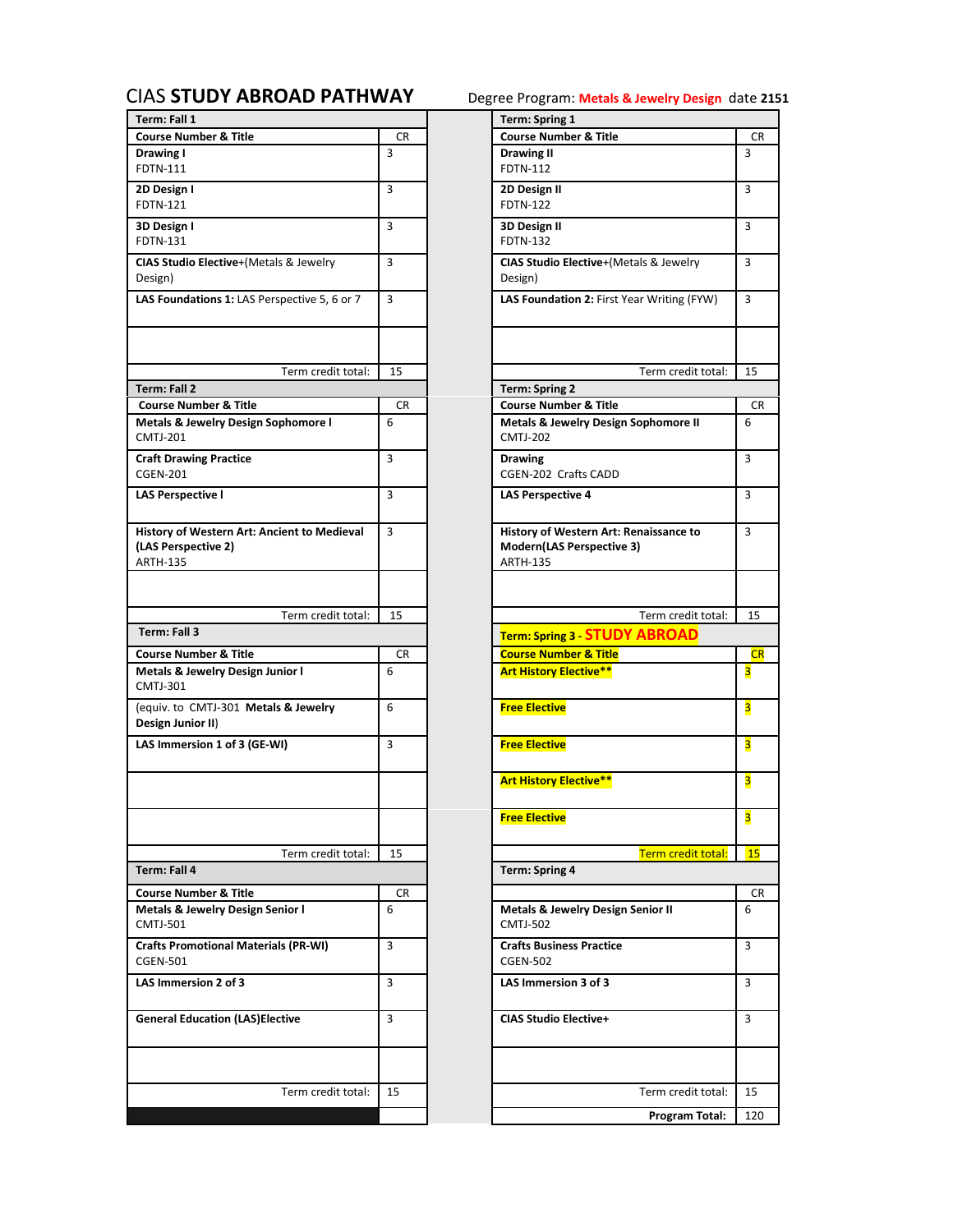<span id="page-4-0"></span>

| Term: Fall 1                                                                          |           | Term: Spring 1                                                                         |                         |
|---------------------------------------------------------------------------------------|-----------|----------------------------------------------------------------------------------------|-------------------------|
| <b>Course Number &amp; Title</b>                                                      | <b>CR</b> | <b>Course Number &amp; Title</b>                                                       | <b>CR</b>               |
| Drawing I<br>FDTN-111                                                                 | 3         | Drawing II<br>FDTN-112                                                                 | 3                       |
| 2D Design I<br><b>FDTN-121</b>                                                        | 3         | 2D Design II<br><b>FDTN-122</b>                                                        | 3                       |
| 3D Design I<br><b>FDTN-131</b>                                                        | 3         | 3D Design II<br><b>FDTN-132</b>                                                        | $\overline{3}$          |
| CIAS Studio Elective+(Metals & Jewelry<br>Design)                                     | 3         | CIAS Studio Elective+(Metals & Jewelry<br>Design)                                      | 3                       |
| LAS Foundations 1: LAS Perspective 5, 6 or 7                                          | 3         | LAS Foundation 2: First Year Writing (FYW)                                             | 3                       |
| Term credit total:                                                                    | 15        | Term credit total:                                                                     | 15                      |
| <b>Term: Fall 2</b>                                                                   |           | <b>Term: Spring 2</b>                                                                  |                         |
| <b>Course Number &amp; Title</b>                                                      | CR.       | <b>Course Number &amp; Title</b>                                                       | <b>CR</b>               |
| Metals & Jewelry Design Sophomore I<br><b>CMTJ-201</b>                                | 6         | <b>Metals &amp; Jewelry Design Sophomore II</b><br><b>CMTJ-202</b>                     | 6                       |
| <b>Craft Drawing Practice</b><br><b>CGEN-201</b>                                      | 3         | <b>Drawing</b><br>CGEN-202 Crafts CADD                                                 | 3                       |
| <b>LAS Perspective I</b>                                                              | 3         | <b>LAS Perspective 4</b>                                                               | 3                       |
| History of Western Art: Ancient to Medieval<br>(LAS Perspective 2)<br><b>ARTH-135</b> | 3         | History of Western Art: Renaissance to<br>Modern(LAS Perspective 3)<br><b>ARTH-135</b> | $\overline{3}$          |
| Term credit total:                                                                    | 15        | Term credit total:                                                                     | 15                      |
| Term: Fall 3                                                                          |           | Term: Spring 3 STUDY ABROAD                                                            |                         |
| <b>Course Number &amp; Title</b>                                                      | <b>CR</b> | <b>Course Number &amp; Title</b>                                                       | CR                      |
| Metals & Jewelry Design Junior I                                                      | 6         | <b>Art History Elective**</b>                                                          | 3                       |
| <b>CMTJ-301</b><br>(equiv. to CMTJ-301 Metals & Jewelry                               | 6         |                                                                                        | $\overline{\mathbf{3}}$ |
| Design Junior II)                                                                     |           | <b>Free Elective</b>                                                                   |                         |
| LAS Immersion 1 of 3 (GE-WI)                                                          | 3         | <b>Free Elective</b>                                                                   | 3                       |
|                                                                                       |           | <b>Art History Elective**</b>                                                          | 3                       |
|                                                                                       |           | <b>Free Elective</b>                                                                   | 3                       |
| Term credit total:                                                                    | 15        | <b>Term credit total:</b>                                                              | 15                      |
| Term: Fall 4                                                                          |           | <b>Term: Spring 4</b>                                                                  |                         |
| <b>Course Number &amp; Title</b>                                                      | <b>CR</b> |                                                                                        | <b>CR</b>               |
| Metals & Jewelry Design Senior I<br><b>CMTJ-501</b>                                   | 6         | Metals & Jewelry Design Senior II<br><b>CMTJ-502</b>                                   | 6                       |
| <b>Crafts Promotional Materials (PR-WI)</b><br><b>CGEN-501</b>                        | 3         | <b>Crafts Business Practice</b><br><b>CGEN-502</b>                                     | 3                       |
| LAS Immersion 2 of 3                                                                  | 3         | LAS Immersion 3 of 3                                                                   | 3                       |
| <b>General Education (LAS)Elective</b>                                                | 3         | <b>CIAS Studio Elective+</b>                                                           | 3                       |
| Term credit total:                                                                    | 15        | Term credit total:                                                                     |                         |
|                                                                                       |           |                                                                                        | 15                      |
|                                                                                       |           |                                                                                        |                         |

| <b>DAD PATHWAY</b>  |           | Degree Program: WOOD-BFA                                                                      | date 2151               |
|---------------------|-----------|-----------------------------------------------------------------------------------------------|-------------------------|
|                     |           | Term: Spring 1                                                                                |                         |
|                     | CR        | <b>Course Number &amp; Title</b>                                                              | CR                      |
|                     | 3         | Drawing II<br>FDTN-112                                                                        | 3                       |
|                     | 3         | 2D Design II<br><b>FDTN-122</b>                                                               | 3                       |
|                     | 3         | 3D Design II<br><b>FDTN-132</b>                                                               | 3                       |
| & Jewelry           | 3         | CIAS Studio Elective+(Metals & Jewelry<br>Design)                                             | $\overline{\mathbf{3}}$ |
| pective 5, 6 or 7   | 3         | LAS Foundation 2: First Year Writing (FYW)                                                    | 3                       |
| Term credit total:  | 15        | Term credit total:                                                                            | 15                      |
|                     |           | <b>Term: Spring 2</b>                                                                         |                         |
|                     | CR        | <b>Course Number &amp; Title</b>                                                              | CR                      |
| ohomore l           | 6         | Metals & Jewelry Design Sophomore II<br><b>CMTJ-202</b>                                       | 6                       |
|                     | 3         | <b>Drawing</b><br>CGEN-202 Crafts CADD                                                        | 3                       |
|                     | 3         | <b>LAS Perspective 4</b>                                                                      | 3                       |
| ent to Medieval     | 3         | History of Western Art: Renaissance to<br><b>Modern(LAS Perspective 3)</b><br><b>ARTH-135</b> | 3                       |
|                     |           |                                                                                               |                         |
| Term credit total:  | 15        | Term credit total:                                                                            | 15                      |
|                     |           | <b>Term: Spring 3 STUDY ABROAD</b>                                                            |                         |
|                     | <b>CR</b> | <b>Course Number &amp; Title</b>                                                              | CR                      |
| ior I               | 6         | <b>Art History Elective**</b>                                                                 | 3                       |
| & Jewelry           | 6         | <b>Free Elective</b>                                                                          | 3                       |
| I)                  | 3         | <b>Free Elective</b>                                                                          | 3                       |
|                     |           | <b>Art History Elective**</b>                                                                 | $\overline{\mathbf{3}}$ |
|                     |           | <b>Free Elective</b>                                                                          | 3                       |
| Term credit total:  | 15        | Term credit total:                                                                            |                         |
|                     |           |                                                                                               | <b>15</b>               |
|                     |           | <b>Term: Spring 4</b>                                                                         |                         |
|                     |           |                                                                                               |                         |
|                     | CR<br>6   | <b>Metals &amp; Jewelry Design Senior II</b><br><b>CMTJ-502</b>                               | CR<br>6                 |
| ıior I<br>s (PR-WI) | 3         | <b>Crafts Business Practice</b><br><b>CGEN-502</b>                                            | 3                       |
|                     | 3         | LAS Immersion 3 of 3                                                                          | 3                       |
| tive                | 3         | <b>CIAS Studio Elective+</b>                                                                  | 3                       |
|                     |           |                                                                                               |                         |
| Term credit total:  | 15        | Term credit total:<br>Program Total:                                                          | 15<br>120               |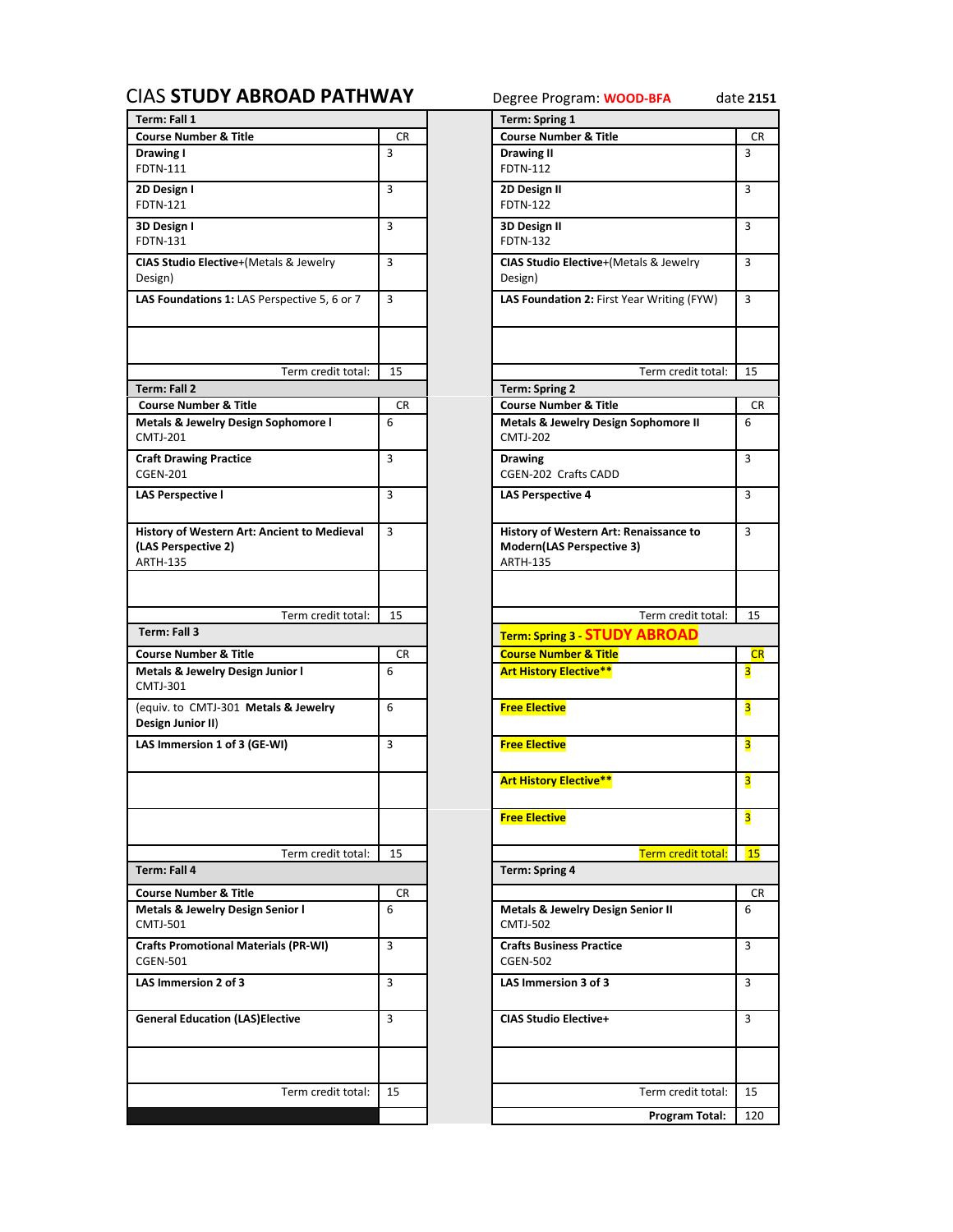## <span id="page-5-0"></span>CIAS **[STUDY ABROAD PATHWAY](#page-0-0)** Degree Program: **NMEP-BS (New Media)** date **2151**

| <b>Course Number &amp; Title</b>                                           |           | Term: Spring 1                                                                      |                         |
|----------------------------------------------------------------------------|-----------|-------------------------------------------------------------------------------------|-------------------------|
|                                                                            | <b>CR</b> | <b>Course Number &amp; Title</b>                                                    | CR                      |
| <b>Cross-Media Foundations</b><br><b>MAAT-101</b>                          | 3         | <b>Typography &amp; Page Design</b><br><b>MAAT-106</b>                              | 3                       |
| <b>Webpage Production I</b><br><b>MAAT-271</b>                             | 3         | <b>Webpage Production II</b><br><b>MAAT-272</b>                                     | 3                       |
| <b>GE Perspective 1 (Ethical)</b>                                          | 3         | <b>GE Perspective 2 (Artistic)</b>                                                  | 3                       |
| <b>GE Foundation 1: General Education Elective</b><br>$\mathbf{1}$         | 3         | <b>GE Perspective 7A: College</b><br>Algebra (Mathematical) MATH 101                | 3                       |
| <b>General Education Elective 2</b>                                        | 3         | <b>GE Foundation 2: First Year Writing (FYW)</b><br>ENGL 150, UWRT 150, OR ISTE 110 | 3                       |
| Term credit total:                                                         | 15        | Term credit total:                                                                  | 15                      |
| Term: Fall 2                                                               |           | <b>Term: Spring 2</b>                                                               |                         |
| <b>Course Number &amp; Title</b>                                           | CR        | <b>Course Number &amp; Title</b>                                                    | CR                      |
| Imaging<br><b>MAAT-107</b>                                                 | 3         | <b>Print Production Workflow</b><br><b>MAAT-206</b>                                 | 3                       |
| <b>Professional &amp; Technical Writing</b><br><b>MAAT-302</b>             | 3         | <b>Database Publishing</b><br><b>MAAT-301</b>                                       | 3                       |
| GE Perspective 7B: Introduction to Statistics I<br>(Mathematical) STAT 145 | 3         | <b>Information Architecture for Publishing</b><br><b>MAAT-306</b>                   | $\overline{3}$          |
| <b>GE Perspective 3 (Global)</b>                                           | 3         | <b>Co-Op Orientation</b><br>MAAT 10                                                 | 0                       |
| <b>Free Elective 1</b>                                                     | 3         | <b>General Education Elective 3</b><br>STAT 146 Introduction to Statistics II       | 4                       |
|                                                                            |           | <b>Free Elective 2</b>                                                              | 3                       |
| Term credit total:                                                         | 15        | Term credit total:                                                                  | 16                      |
| Term: Fall 3                                                               |           | <b>Term: Spring 3 STUDY ABROAD</b>                                                  |                         |
| <b>Course Number &amp; Title</b>                                           | <b>CR</b> | <b>Course Number &amp; Title</b>                                                    | CR                      |
|                                                                            |           |                                                                                     |                         |
| <b>Finance &amp; Accounting for Media Managers</b><br><b>MAAT-307</b>      | 3         | <b>GE Perspective 4 (Social)</b>                                                    | $\overline{\mathbf{3}}$ |
| <b>Program/Professional Elective 1</b>                                     | 3         | <b>General Education Elective 5</b>                                                 | $\overline{\mathbf{3}}$ |
| <b>GE Perspective 6 (Scientific Principles)</b>                            | 3         | <b>Program/Professional Elective 2</b>                                              | 3                       |
| <b>GE Perspective 5 (Natural Science Inquiry)</b>                          | 3         | <b>Free Elective 3</b>                                                              | 3                       |
| GE Immersion 1 of 3 (GE-WI)                                                | 3         | <b>GE Immersion 2 of 3 (GE-WI)</b>                                                  | $\overline{\mathbf{3}}$ |
| Term credit total:                                                         | 15        |                                                                                     |                         |
| Term: Fall 4                                                               |           | Term credit total:<br>Term: Spring 4                                                | 15                      |
|                                                                            |           |                                                                                     |                         |
| <b>Course Number &amp; Title</b><br><b>Team Project</b><br><b>MAAT-401</b> | CR<br>3   | <b>Course Number &amp; Title</b><br><b>Program/Professional Elective 4</b>          | CR<br>3                 |
| <b>Program/Professional Elective 3</b>                                     | 3         | <b>General Education Elective 7</b>                                                 | 3                       |
| <b>General Education Elective 6</b>                                        | 3         | <b>General Education Elective 8</b>                                                 | 3                       |
| <b>GE Immersion 3 of 3</b>                                                 | 3         | <b>General Education Elective 4 (Lab Science)</b>                                   | 3                       |
| <b>Free Elective 4</b>                                                     | 3         | <b>Free Elective 5</b>                                                              | 3                       |
| Term credit total:                                                         | 15        | Term credit total:                                                                  | 15                      |

|                     |              | Term: Spring 1                                                                |                         |
|---------------------|--------------|-------------------------------------------------------------------------------|-------------------------|
|                     | CR           | <b>Course Number &amp; Title</b>                                              | CR                      |
|                     | 3            | <b>Typography &amp; Page Design</b><br><b>MAAT-106</b>                        | 3                       |
|                     | 3            | <b>Webpage Production II</b><br><b>MAAT-272</b>                               | 3                       |
|                     | 3            | <b>GE Perspective 2 (Artistic)</b>                                            | 3                       |
| lucation Elective   | 3            | <b>GE Perspective 7A: College</b><br>Algebra (Mathematical) MATH 101          | 3                       |
|                     | 3            | GE Foundation 2: First Year Writing (FYW)<br>ENGL 150, UWRT 150, OR ISTE 110  | 3                       |
| Term credit total:  | 15           | Term credit total:                                                            | 15                      |
|                     |              | <b>Term: Spring 2</b>                                                         |                         |
|                     | CR.          | <b>Course Number &amp; Title</b>                                              | CR.                     |
|                     | 3            | <b>Print Production Workflow</b><br><b>MAAT-206</b>                           | 3                       |
| iting               | 3            | <b>Database Publishing</b><br><b>MAAT-301</b>                                 | 3                       |
| ion to Statistics I | 3            | <b>Information Architecture for Publishing</b><br><b>MAAT-306</b>             | 3                       |
|                     | 3            | <b>Co-Op Orientation</b><br>MAAT 10                                           | 0                       |
|                     | 3            | <b>General Education Elective 3</b><br>STAT 146 Introduction to Statistics II | 4                       |
|                     |              | <b>Free Elective 2</b>                                                        | 3                       |
| Term credit total:  | 15           | Term credit total:                                                            | 16                      |
|                     |              | <b>Term: Spring 3 STUDY ABROAD</b>                                            |                         |
|                     | CR.          | <b>Course Number &amp; Title</b>                                              | CR                      |
| edia Managers       | 3            | <b>GE Perspective 4 (Social)</b>                                              | 3                       |
|                     |              |                                                                               |                         |
| ve 1                | 3            | <b>General Education Elective 5</b>                                           | 3                       |
| rinciples)          | 3            | <b>Program/Professional Elective 2</b>                                        | 3                       |
| ience Inquiry)      | 3            | <b>Free Elective 3</b>                                                        | 3                       |
|                     | $\mathbf{3}$ | <b>GE Immersion 2 of 3 (GE-WI)</b>                                            | $\overline{\mathbf{3}}$ |
| Term credit total:  | 15           | Term credit total:                                                            | <b>15</b>               |
|                     |              | <b>Term: Spring 4</b>                                                         |                         |
|                     |              | <b>Course Number &amp; Title</b>                                              |                         |
|                     | CR           |                                                                               | CR                      |
|                     | 3            | <b>Program/Professional Elective 4</b>                                        | 3                       |
| ve 3                | 3            | <b>General Education Elective 7</b>                                           | 3                       |
|                     | 3            | <b>General Education Elective 8</b>                                           | 3                       |
|                     | 3            | <b>General Education Elective 4 (Lab Science)</b>                             | 3                       |
|                     | 3            | <b>Free Elective 5</b>                                                        | 3                       |
|                     |              |                                                                               |                         |
| Term credit total:  | 15           | Term credit total:                                                            | 15                      |
|                     |              | Program Total:                                                                | 121                     |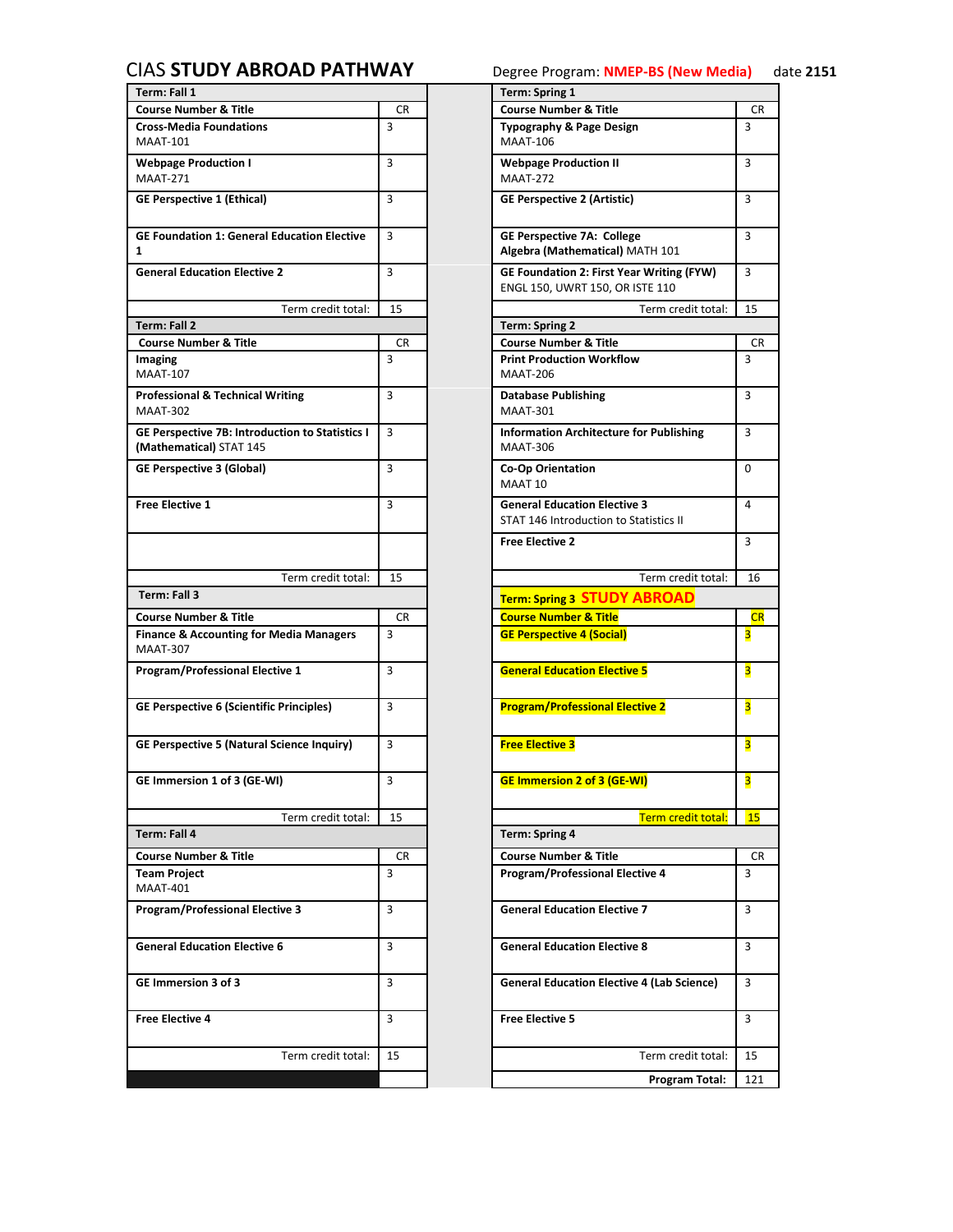## <span id="page-6-0"></span>CIAS **[STUDY ABROAD PATHWAY](#page-0-0)** Degree Program **Fine Art Studio** date **2151**

| 3                                                                                     |    | <b>Term: Spring 1</b>                                                                          |                |
|---------------------------------------------------------------------------------------|----|------------------------------------------------------------------------------------------------|----------------|
| <b>Course Number &amp; Title</b>                                                      | CR | <b>Course Number &amp; Title</b>                                                               | <b>CR</b>      |
| LAS Foundation #1:LAS Perspective 5,6,7                                               | 3  | LAS Foundation #2: First-Year Writing FYW                                                      | 3              |
| History of Western Art: Ancient to Medieval<br>(LAS Perspective 2)<br><b>ARTH-135</b> | 3  | History of Western Art: Renaissance to<br><b>Modern (LAS Perspective 3)</b><br><b>ARTH-136</b> | 3              |
| 2D Design I<br>FDTN-121                                                               | 3  | 2D Design II<br><b>FDTN-122</b>                                                                | 3              |
| 3D Design I<br>FDTN-131                                                               | 3  | 3D Design II<br><b>FDTN-132</b>                                                                | 3              |
| Drawing I<br>FDTN-111                                                                 | 3  | <b>Drawing II</b><br><b>FDTN-112</b>                                                           | 3              |
| Term credit total:                                                                    | 15 | Term credit total:                                                                             | 15             |
| Term: Fall 2                                                                          |    | <b>Term: Spring 2</b>                                                                          |                |
| <b>Course Number &amp; Title</b>                                                      | CR | <b>Course Number &amp; Title</b>                                                               | CR             |
| <b>Figure Drawing</b>                                                                 | 3  | <b>Intro. Non-Toxic Print</b>                                                                  | 3              |
| <b>FNAS-305</b>                                                                       |    | <b>FNAS-202</b>                                                                                |                |
| Intro. Sculpture<br><b>FNAS-204</b>                                                   | 3  | <b>Intro. New Forms</b><br><b>FNAS-201</b>                                                     | 3              |
| Intro. Painting<br><b>FNAS-203</b>                                                    | 3  | <b>CIAS Studio Elective</b>                                                                    | 3              |
| 4D Design<br><b>FDTN-141</b>                                                          | 3  | LAS Immersion 1 of 3                                                                           | 3              |
| LAS Perspective 1                                                                     | 3  | <b>LAS Perspective 4</b>                                                                       | $\overline{3}$ |
| Term credit total:                                                                    | 15 | Term credit total:                                                                             | 15             |
| Term: Fall 3                                                                          |    |                                                                                                |                |
|                                                                                       |    | Term: Spring 3 STUDY ABROAD                                                                    |                |
| <b>Course Number &amp; Title</b>                                                      | CR | <b>Course Number &amp; Title</b>                                                               | CR             |
| <b>Fine Art Drawing</b><br><b>FNAS-405</b>                                            | 3  | <b>Free Elective</b>                                                                           | 3              |
| <b>Ideation &amp; Series</b><br><b>FNAS-514</b>                                       | 3  | <b>Free Elective</b>                                                                           | 3              |
| FAS (Major)<br>FNAS-5XX                                                               | 3  | <b>Free Elective</b>                                                                           | 3              |
| FAS (Major)<br>FNAS-5XX                                                               | 3  | <b>Art History Elective</b><br>ARTH-                                                           | 3              |
| LAS Immersion 2 of 3                                                                  | 3  | <b>Art History Elective</b><br><b>ARTH-</b>                                                    | 3              |
| Term credit total:                                                                    | 15 | Term credit total:                                                                             | 15             |
| Term: Fall 4                                                                          |    | <b>Term: Spring 4</b>                                                                          |                |
|                                                                                       |    |                                                                                                |                |
| <b>Course Number &amp; Title</b>                                                      | CR |                                                                                                | CR             |
| <b>Business Practices (PR-WR)</b><br><b>FNAS-517</b>                                  | 3  | <b>Senior Show</b><br><b>FNAS-401</b>                                                          | $\overline{3}$ |
| <b>FAS (Major)</b><br>FNAS-5XX                                                        | 3  | FAS (Major)<br>FNAS-5XX                                                                        | 3              |
| FAS (Major)<br>FNAS-5XX                                                               | 3  | <b>CIAS Studio Elective</b>                                                                    | 3              |
| LAS Immersion 3 of 3                                                                  | 3  | <b>CIAS Studio Elective</b>                                                                    | 3              |
| FAS (Major)<br>FNAS-5XX                                                               | 3  | Gen Ed. (LAS) Elective                                                                         | $\overline{3}$ |
| Term credit total:                                                                    |    | Term credit total:                                                                             | 15             |
|                                                                                       |    |                                                                                                |                |
|                                                                                       | 15 | Program Total:                                                                                 | 120            |

|                    | CR | <b>Course Number &amp; Title</b>                                            | CR                      |
|--------------------|----|-----------------------------------------------------------------------------|-------------------------|
| oective 5,6,7      | 3  | LAS Foundation #2: First-Year Writing FYW                                   | 3                       |
| ient to Medieval   | 3  | History of Western Art: Renaissance to<br><b>Modern (LAS Perspective 3)</b> | 3                       |
|                    |    | ARTH-136                                                                    |                         |
|                    | 3  | 2D Design II<br><b>FDTN-122</b>                                             | 3                       |
|                    | 3  | 3D Design II<br><b>FDTN-132</b>                                             | 3                       |
|                    | 3  | <b>Drawing II</b><br>FDTN-112                                               | 3                       |
|                    |    |                                                                             |                         |
| Term credit total: | 15 | Term credit total:                                                          | 15                      |
|                    |    | <b>Term: Spring 2</b>                                                       |                         |
|                    | CR | <b>Course Number &amp; Title</b>                                            | CR                      |
|                    | 3  | <b>Intro. Non-Toxic Print</b><br><b>FNAS-202</b>                            | 3                       |
|                    | 3  | <b>Intro. New Forms</b><br><b>FNAS-201</b>                                  | 3                       |
|                    | 3  | <b>CIAS Studio Elective</b>                                                 | 3                       |
|                    | 3  | LAS Immersion 1 of 3                                                        | 3                       |
|                    | 3  | <b>LAS Perspective 4</b>                                                    | 3                       |
| Term credit total: | 15 | Term credit total:                                                          | 15                      |
|                    |    | <b>Term: Spring 3 STUDY ABROAD</b>                                          |                         |
|                    | CR | <b>Course Number &amp; Title</b>                                            | CR                      |
|                    | 3  | <b>Free Elective</b>                                                        | 3                       |
|                    | 3  | <b>Free Elective</b>                                                        | $\overline{\mathbf{3}}$ |
|                    | 3  | <b>Free Elective</b>                                                        | 3                       |
|                    | 3  | <b>Art History Elective</b><br><b>ARTH-</b>                                 | 3                       |
|                    | 3  | <b>Art History Elective</b><br><b>ARTH-</b>                                 | $\overline{\mathbf{3}}$ |
| Term credit total: | 15 | Term credit total:                                                          | 15                      |
|                    |    | <b>Term: Spring 4</b>                                                       |                         |
|                    | CR |                                                                             | CR                      |
|                    | 3  | <b>Senior Show</b><br><b>FNAS-401</b>                                       | 3                       |
|                    | 3  | FAS (Major)<br>FNAS-5XX                                                     | 3                       |
|                    | 3  | <b>CIAS Studio Elective</b>                                                 | 3                       |
|                    | 3  | <b>CIAS Studio Elective</b>                                                 | 3                       |
|                    | 3  | Gen Ed. (LAS) Elective                                                      | $\overline{\mathbf{3}}$ |
| Term credit total: |    | Term credit total:                                                          | 15                      |

**3 Term: Spring 1**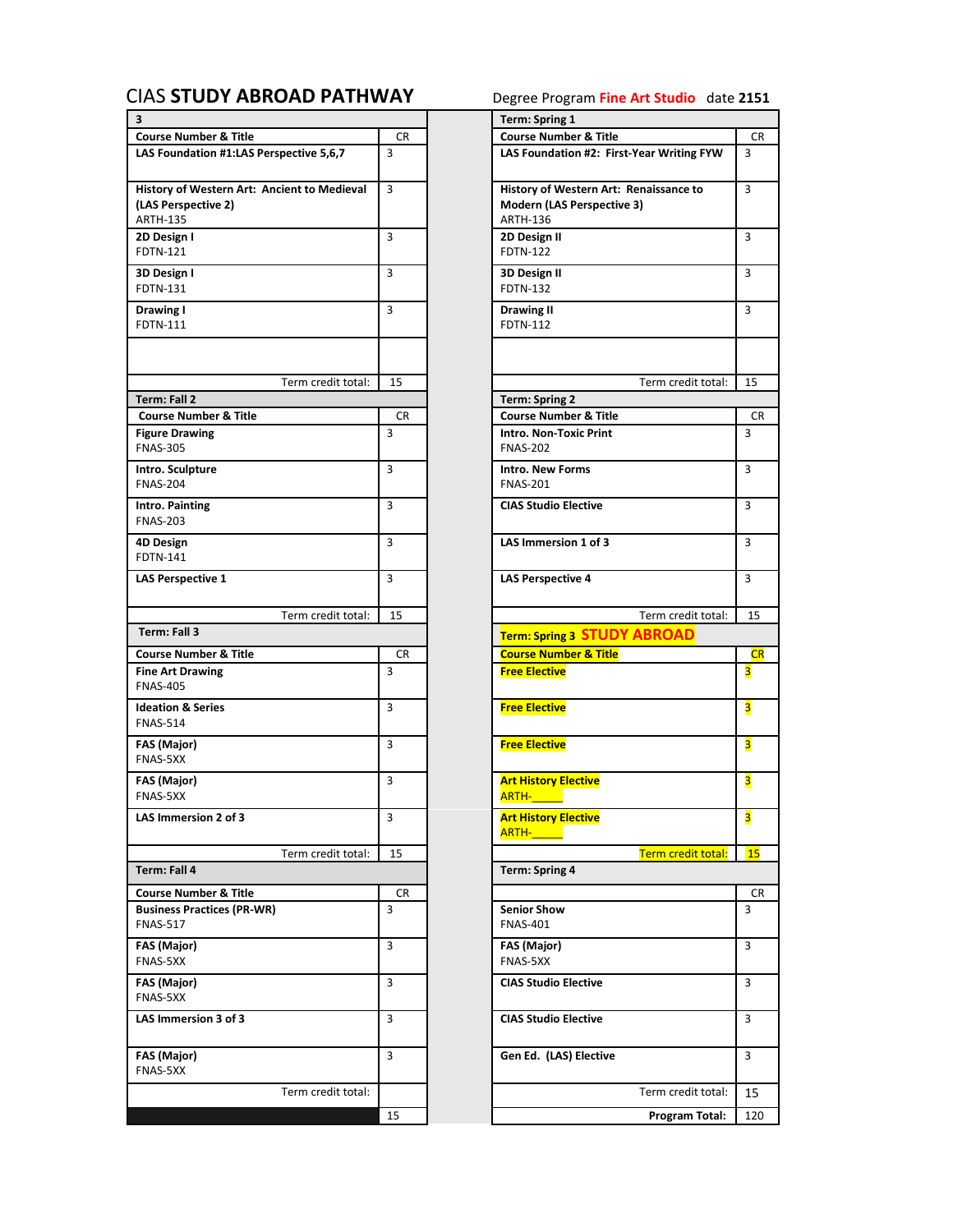## <span id="page-7-0"></span>CIAS **[STUDY ABROAD PATHWAY](#page-0-0)** Degree Program: **ILLS-BFA** (Illustration) date **2151**

| Term: Fall 1                                                                         |           | Term: Spring 1                                                                       |                         |
|--------------------------------------------------------------------------------------|-----------|--------------------------------------------------------------------------------------|-------------------------|
| <b>Course Number &amp; Title</b>                                                     | <b>CR</b> | <b>Course Number &amp; Title</b>                                                     | <b>CR</b>               |
| Drawing I<br><b>FDTN-111</b>                                                         | 3         | <b>Drawing II</b><br>FDTN-112                                                        | $\overline{3}$          |
| 2D Design I<br><b>FDTN-121</b>                                                       | 3         | 2D Design II<br><b>FDTN-122</b>                                                      | 3                       |
| 3D Design I<br><b>FDTN-131</b>                                                       | 3         | 3D Design II<br><b>FDTN-132</b>                                                      | 3                       |
| GE Perspective 2: History of Western Art-<br>Ancient to Medieval (Artistic) ARTH-135 | 3         | GE Perspective 1: History of Western Art-<br>Renaissance to Modern (Global) ARTH-136 | 3                       |
| GE Foundation 1: Perspective 5,6,or 7                                                | 3         | <b>GE Foundation 2: First-Year Writing FYW</b><br>ENGL 150, UWRT 150, or ISTE 110    | 3                       |
| Term credit total:                                                                   | 15        | Term credit total:                                                                   | 15                      |
| Term: Fall 2                                                                         |           | <b>Term: Spring 2</b>                                                                |                         |
| <b>Course Number &amp; Title</b>                                                     | CR        | <b>Course Number &amp; Title</b>                                                     | <b>CR</b>               |
| Illustration Core 1: Digital Illustration I<br>ILLS 219 Spring or Fall               | 3         | Illustration Core 3: Anatomical Illustration<br>ILLS 214 Spring or Fall              | 3                       |
| Illustration Core 2: Dimensional Illustration I<br>ILLS 218 Spring or Fall           | 3         | Illustration Core 4: Illustration I<br>ILLS 213 Spring or Fall                       | 3                       |
| <b>Illustration Elective 1</b><br><b>ILLS</b>                                        | 3         | <b>CIAS Studio Elective 2</b>                                                        | 3                       |
| <b>CIAS Studio Elective 1</b>                                                        | 3         | GE Immersion 1 of 3 (GE-WI)                                                          | $\overline{3}$          |
| <b>GE Perspective 1 (Ethical)</b>                                                    | 3         | <b>GE Perspective 4 (Social)</b>                                                     | $\overline{3}$          |
| Term credit total:                                                                   | 15        | Term credit total:                                                                   | 15                      |
| Term: Fall 3                                                                         |           | <b>Term: Spring 3 STUDY ABROAD</b>                                                   |                         |
| <b>Course Number &amp; Title</b>                                                     | CR        | <b>Course Number &amp; Title</b>                                                     | CR                      |
| <b>Illustration II</b><br><b>ILLS 313</b>                                            | 3         | <b>Free Elective 1</b>                                                               | 3                       |
| <b>Illustration Elective 2</b><br><b>ILLS XXX</b>                                    | 3         | <b>Free Elective 2</b>                                                               | 3                       |
| <b>Illustration Elective 3</b><br><b>ILLS XXX</b>                                    | 3         | <b>Free Elective 3</b>                                                               | 3                       |
| <b>CIAS Studio Elective 3</b>                                                        | 3         | <b>Art History Elective 1</b><br><b>ARTH-</b>                                        | $\overline{\mathbf{3}}$ |
| GE Immersion 2 of 3                                                                  | 3         | <b>Art History Elective 2</b><br>ARTH-                                               | $\overline{\mathbf{3}}$ |
| Term credit total:                                                                   | 15        | Term credit total:                                                                   | <b>15</b>               |
| Term: Fall 4                                                                         |           | Term: Spring 4                                                                       |                         |
| <b>Course Number &amp; Title</b>                                                     | CR        |                                                                                      | <b>CR</b>               |
| <b>Illustration III</b><br><b>ILLS 413</b>                                           | 3         | <b>Illustration Portfolio (PR-WI)</b><br><b>ILLS 501</b>                             | 3                       |
| <b>Illustration Elective 4</b><br><b>ILLS XXX</b>                                    | 3         | <b>Illustration Elective 6</b><br><b>ILLS</b>                                        | 3                       |
| <b>Illustration Elective 5</b>                                                       | 3         | <b>Illustration Elective 7</b><br><b>ILLS</b>                                        | 3                       |
| <b>CIAS Studio Elective 4</b>                                                        | 3         | <b>CIAS Studio Elective 5</b>                                                        | 3                       |
|                                                                                      |           |                                                                                      | $\overline{3}$          |
| GE Immersion 3 of 3                                                                  | 3         | <b>GE Elective</b>                                                                   |                         |
| Term credit total:                                                                   |           | Term credit total:                                                                   |                         |
|                                                                                      | 15        | Program Total:                                                                       | 15<br>120               |

|                     |           | ـ ت<br>x                                            |           |
|---------------------|-----------|-----------------------------------------------------|-----------|
|                     |           | Term: Spring 1                                      |           |
|                     | CR        | <b>Course Number &amp; Title</b>                    | CR        |
|                     | 3         | <b>Drawing II</b>                                   | 3         |
|                     |           | FDTN-112                                            |           |
|                     | 3         | 2D Design II                                        | 3         |
|                     |           | <b>FDTN-122</b>                                     |           |
|                     |           |                                                     |           |
|                     | 3         | 3D Design II                                        | 3         |
|                     |           | <b>FDTN-132</b>                                     |           |
| <b>Western Art-</b> | 3         | GE Perspective 1: History of Western Art-           | 3         |
| :) ARTH-135         |           | Renaissance to Modern (Global) ARTH-136             |           |
| e 5,6,or 7          | 3         | GE Foundation 2: First-Year Writing FYW             | 3         |
|                     |           | ENGL 150, UWRT 150, or ISTE 110                     |           |
|                     |           |                                                     |           |
|                     |           |                                                     |           |
|                     |           |                                                     |           |
| Term credit total:  | 15        | Term credit total:                                  | 15        |
|                     |           | <b>Term: Spring 2</b>                               |           |
|                     | CR        | <b>Course Number &amp; Title</b>                    | CR        |
| ustration I         | 3         | <b>Illustration Core 3: Anatomical Illustration</b> | 3         |
|                     |           | ILLS 214 Spring or Fall                             |           |
| nal Illustration I  | 3         | Illustration Core 4: Illustration I                 | 3         |
|                     |           | ILLS 213 Spring or Fall                             |           |
|                     |           |                                                     |           |
|                     | 3         | <b>CIAS Studio Elective 2</b>                       | 3         |
|                     |           |                                                     |           |
|                     | 3         | GE Immersion 1 of 3 (GE-WI)                         | 3         |
|                     |           |                                                     |           |
|                     | 3         | <b>GE Perspective 4 (Social)</b>                    | 3         |
|                     |           |                                                     |           |
|                     |           |                                                     |           |
| Term credit total:  | 15        | Term credit total:                                  | 15        |
|                     |           | <b>Term: Spring 3 STUDY ABROAD</b>                  |           |
|                     | CR        | <b>Course Number &amp; Title</b>                    | CR        |
|                     | 3         | <b>Free Elective 1</b>                              | 3         |
|                     |           |                                                     |           |
|                     |           |                                                     |           |
|                     | 3         | <b>Free Elective 2</b>                              | 3         |
|                     |           |                                                     |           |
|                     | 3         | <b>Free Elective 3</b>                              | 3         |
|                     |           |                                                     |           |
|                     | 3         | <b>Art History Elective 1</b>                       | 3         |
|                     |           | ARTH-                                               |           |
|                     |           |                                                     |           |
|                     | 3         | <b>Art History Elective 2</b>                       | 3         |
|                     |           | <b>ARTH-</b>                                        |           |
| Term credit total:  | 15        | Term credit total:                                  | <b>15</b> |
|                     |           | <b>Term: Spring 4</b>                               |           |
|                     |           |                                                     |           |
|                     | <b>CR</b> |                                                     | CR        |
|                     | 3         | Illustration Portfolio (PR-WI)                      | 3         |
|                     |           | <b>ILLS 501</b>                                     |           |
|                     | 3         | <b>Illustration Elective 6</b>                      | 3         |
|                     |           | <b>ILLS</b>                                         |           |
|                     | 3         | <b>Illustration Elective 7</b>                      | 3         |
|                     |           |                                                     |           |
|                     |           | ILLS                                                |           |
|                     | 3         | <b>CIAS Studio Elective 5</b>                       | 3         |
|                     |           |                                                     |           |
|                     | 3         | <b>GE Elective</b>                                  | 3         |
|                     |           |                                                     |           |
|                     |           |                                                     |           |
|                     |           | Term credit total:                                  |           |
| Term credit total:  |           |                                                     | 15        |
|                     | 15        | Program Total:                                      | 120       |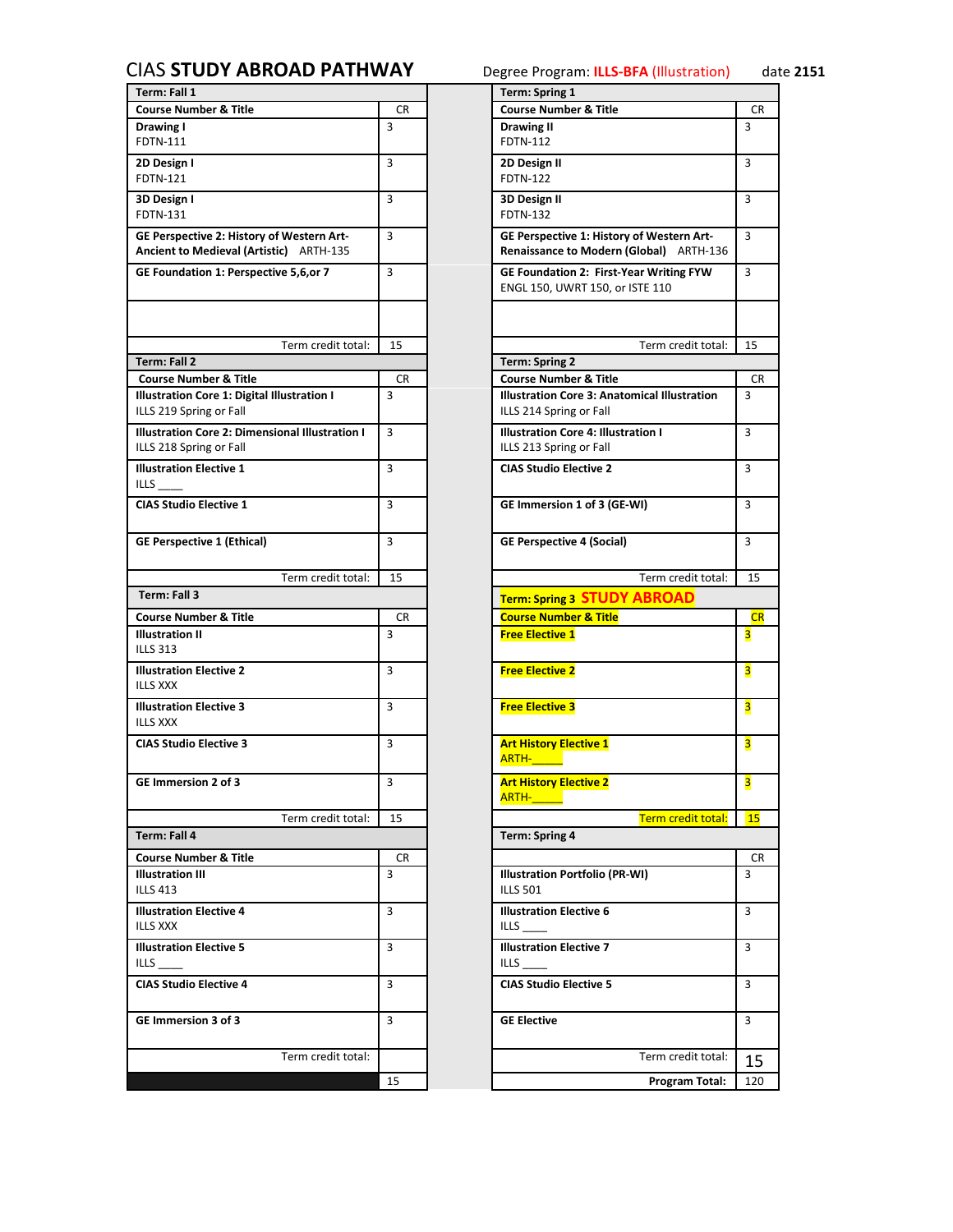| Term: Fall 1                                                                        |              | <b>Term: Spring 1</b>                                                               |                         |
|-------------------------------------------------------------------------------------|--------------|-------------------------------------------------------------------------------------|-------------------------|
| <b>Course Number &amp; Title</b>                                                    | <b>CR</b>    | <b>Course Number &amp; Title</b>                                                    | CR                      |
| Drawing I                                                                           | 3            | <b>Drawing II</b>                                                                   | 3                       |
| <b>FDTN 111</b>                                                                     |              | <b>FDTN 112</b>                                                                     |                         |
| 2D Design I                                                                         | 3            | 2D Design II                                                                        | 3                       |
| <b>FDTN 121</b>                                                                     |              | <b>FDTN 122</b>                                                                     |                         |
| 3D Design I                                                                         | 3            | 3D Design II                                                                        | 3                       |
| <b>FDTN 131</b>                                                                     |              | <b>FDTN 132</b>                                                                     |                         |
| Human Biology I                                                                     | 3            | <b>Human Biology II</b>                                                             | 3                       |
| <b>MEDG 101</b>                                                                     |              | <b>MEDG 102</b>                                                                     |                         |
| Human Biology I Lab                                                                 | $\mathbf{1}$ | Human Biology II Lab                                                                | $\mathbf{1}$            |
| <b>MEDG 103</b>                                                                     |              | <b>MEDG 104</b>                                                                     |                         |
| GE Foundation 1: Perspective 5, 6 or 7**                                            | 3            | <b>GE Foundation 2: First Year Writing (FYW)</b>                                    | 3                       |
|                                                                                     |              | ENGL 150, UWRT 150, OR ISTE 110                                                     |                         |
| Term credit total:                                                                  | 16           | Term credit total:                                                                  | 16                      |
| Term: Fall 2                                                                        |              | <b>Term: Spring 2</b>                                                               |                         |
| <b>Course Number &amp; Title</b>                                                    | CR.          | <b>Course Number &amp; Title</b>                                                    | <b>CR</b>               |
| <b>Illustration Elective 1</b>                                                      | 3            | <b>Anatomical Illustration</b>                                                      | 3                       |
| (Choose one from Back)                                                              |              | <b>ILLS 214</b>                                                                     |                         |
| <b>Illustration Elective 2</b>                                                      | 3            | <b>Computer Applications Medical Illustration</b>                                   | $\overline{3}$          |
| (Choose one from Back)                                                              |              | <b>ILLM 507</b>                                                                     |                         |
|                                                                                     |              |                                                                                     |                         |
| GE Perspective 2: History of Western Art -<br><b>Ancient to Medieval (Artistic)</b> | 3            | GE Perspective 2: History of Western Art -<br><b>Renaissance to Modern (Global)</b> | 3                       |
| <b>ARTH 135</b>                                                                     |              | <b>ARTH 136</b>                                                                     |                         |
| Anatomy & Physiology I                                                              | 4            | Anatomy & Physiology II                                                             | $\overline{4}$          |
| <b>MEDS 250</b>                                                                     |              | <b>MEDS 251</b>                                                                     |                         |
| <b>GE Perspective 1 (Ethical)</b>                                                   | 3            | <b>GE Perspective 4 (Social)</b>                                                    | 3                       |
|                                                                                     |              |                                                                                     |                         |
| Term credit total:                                                                  | 16           | Term credit total:                                                                  | 16                      |
| Term: Fall 3                                                                        |              |                                                                                     |                         |
|                                                                                     |              | <b>Term: Spring 3 STUDY ABROAD</b>                                                  |                         |
| <b>Course Number &amp; Title</b>                                                    | CR.          | <b>Course Number &amp; Title</b>                                                    | CR                      |
| <b>Human Gross Anatomy</b><br><b>ILLM 501</b>                                       | 6            | <b>GE Elective</b>                                                                  | $\overline{\mathbf{3}}$ |
|                                                                                     |              |                                                                                     |                         |
| <b>Illustrating Human Anatomy</b>                                                   | 3            | <b>Free Elective 1</b>                                                              | $\overline{\mathbf{3}}$ |
|                                                                                     |              |                                                                                     |                         |
| <b>ILLM 502</b>                                                                     |              |                                                                                     |                         |
| 3D Modeling of Organic Forms                                                        | 3            | <b>CIAS Studio Elective 1</b>                                                       | $\overline{\mathbf{3}}$ |
| <b>ILLM 503</b>                                                                     |              |                                                                                     |                         |
| GE Immersion 1 of 3 (GE-WI)                                                         | 3            | <b>Free Elective 2</b>                                                              | 3                       |
|                                                                                     |              |                                                                                     |                         |
|                                                                                     |              | <b>Free Elective 3</b>                                                              | 3                       |
|                                                                                     |              |                                                                                     |                         |
| Term credit total:                                                                  | 15           | Term credit total:                                                                  |                         |
| Term: Fall 4                                                                        |              | Term: Spring 4                                                                      |                         |
| <b>Course Number &amp; Title</b>                                                    | CR.          | <b>Course Number &amp; Title</b>                                                    | <b>15</b><br>CR         |
| <b>Contemporary Media I</b>                                                         | 3            | <b>Scientific Visualization</b>                                                     | 3                       |
| <b>ILLM 515</b>                                                                     |              | <b>ILLM 508</b>                                                                     |                         |
|                                                                                     | 3            |                                                                                     | 3                       |
| <b>Surgical Illustration</b><br><b>ILLM 512</b>                                     |              | 3D Animation of Organic forms<br><b>ILLM 506</b>                                    |                         |
|                                                                                     |              |                                                                                     |                         |
| <b>CIAS Studio Elective 2</b><br>(See back)                                         | 3            | <b>Contemporary Media II</b><br><b>ILLM 516</b>                                     | 3                       |
|                                                                                     |              |                                                                                     |                         |
| <b>CIAS Studio Elective 3</b>                                                       | 3            | <b>Portfolio and Business Practices (PR-WI)</b>                                     | 3                       |
|                                                                                     |              | <b>ILLM 517</b>                                                                     |                         |
| <b>GE Immersion 2 of 3</b>                                                          | 3            | <b>GE Immersion 3 of 3</b>                                                          | 3                       |
|                                                                                     |              |                                                                                     |                         |
| Term credit total:                                                                  | 15           | Term credit total:                                                                  | 15                      |

<span id="page-8-0"></span>CIAS **[STUDY ABROAD PATHWAY](#page-0-0)** Degree Program: **ILLM-BFA (Medical Illustration)** date **2151**

|                    |         | Term: Spring 1<br><b>Course Number &amp; Title</b>                   |              |
|--------------------|---------|----------------------------------------------------------------------|--------------|
|                    | CR<br>3 | Drawing II                                                           | CR<br>3      |
|                    |         | <b>FDTN 112</b>                                                      |              |
|                    |         |                                                                      |              |
|                    | 3       | 2D Design II<br><b>FDTN 122</b>                                      | 3            |
|                    | 3       |                                                                      | 3            |
|                    |         | 3D Design II<br><b>FDTN 132</b>                                      |              |
|                    | 3       |                                                                      | 3            |
|                    |         | Human Biology II<br><b>MEDG 102</b>                                  |              |
|                    |         | <b>Human Biology II Lab</b>                                          | $\mathbf{1}$ |
|                    | 1       | <b>MEDG 104</b>                                                      |              |
| e 5, 6 or 7**      | 3       | <b>GE Foundation 2: First Year Writing (FYW)</b>                     | 3            |
|                    |         | ENGL 150, UWRT 150, OR ISTE 110                                      |              |
| Term credit total: | 16      | Term credit total:                                                   | 16           |
|                    |         | <b>Term: Spring 2</b>                                                |              |
|                    | CR      | <b>Course Number &amp; Title</b>                                     | CR           |
|                    | 3       | <b>Anatomical Illustration</b>                                       | 3            |
| ıck)               |         | <b>ILLS 214</b>                                                      |              |
|                    |         |                                                                      |              |
| ıck)               | 3       | <b>Computer Applications Medical Illustration</b><br><b>ILLM 507</b> | 3            |
|                    |         |                                                                      |              |
| —<br>Western Art – | 3       | GE Perspective 2: History of Western Art -                           | 3            |
| :)                 |         | <b>Renaissance to Modern (Global)</b>                                |              |
|                    |         | <b>ARTH 136</b>                                                      |              |
|                    | 4       | Anatomy & Physiology II                                              | 4            |
|                    |         | <b>MEDS 251</b>                                                      |              |
|                    | 3       | <b>GE Perspective 4 (Social)</b>                                     | 3            |
|                    |         |                                                                      |              |
| Term credit total: | 16      | Term credit total:                                                   | 16           |
|                    |         | <b>Term: Spring 3 STUDY ABROAD</b>                                   |              |
|                    | CR      | <b>Course Number &amp; Title</b>                                     | CR           |
|                    | 6       | <b>GE Elective</b>                                                   | 3            |
|                    |         |                                                                      |              |
|                    | 3       | <b>Free Elective 1</b>                                               | 3            |
|                    |         |                                                                      |              |
|                    |         |                                                                      |              |
| ns                 | 3       | <b>CIAS Studio Elective 1</b>                                        | 3            |
|                    |         |                                                                      |              |
|                    | 3       | <b>Free Elective 2</b>                                               | 3            |
|                    |         |                                                                      |              |
|                    |         | <b>Free Elective 3</b>                                               | 3            |
|                    |         |                                                                      |              |
| Term credit total: | 15      | Term credit total:                                                   | <b>15</b>    |
|                    |         | <b>Term: Spring 4</b>                                                |              |
|                    | CR      | <b>Course Number &amp; Title</b>                                     | CR           |
|                    | 3       | <b>Scientific Visualization</b>                                      | 3            |
|                    |         | <b>ILLM 508</b>                                                      |              |
|                    | 3       | 3D Animation of Organic forms                                        | 3            |
|                    |         | <b>ILLM 506</b>                                                      |              |
|                    |         |                                                                      |              |
|                    | 3       | <b>Contemporary Media II</b><br><b>ILLM 516</b>                      | 3            |
|                    |         |                                                                      |              |
|                    | 3       | <b>Portfolio and Business Practices (PR-WI)</b>                      | 3            |
|                    |         | <b>ILLM 517</b>                                                      |              |
|                    | 3       | GE Immersion 3 of 3                                                  | 3            |
|                    |         |                                                                      |              |
| Term credit total: | 15      | Term credit total:                                                   | 15           |
|                    |         | Program Total:                                                       | 124          |
|                    |         |                                                                      |              |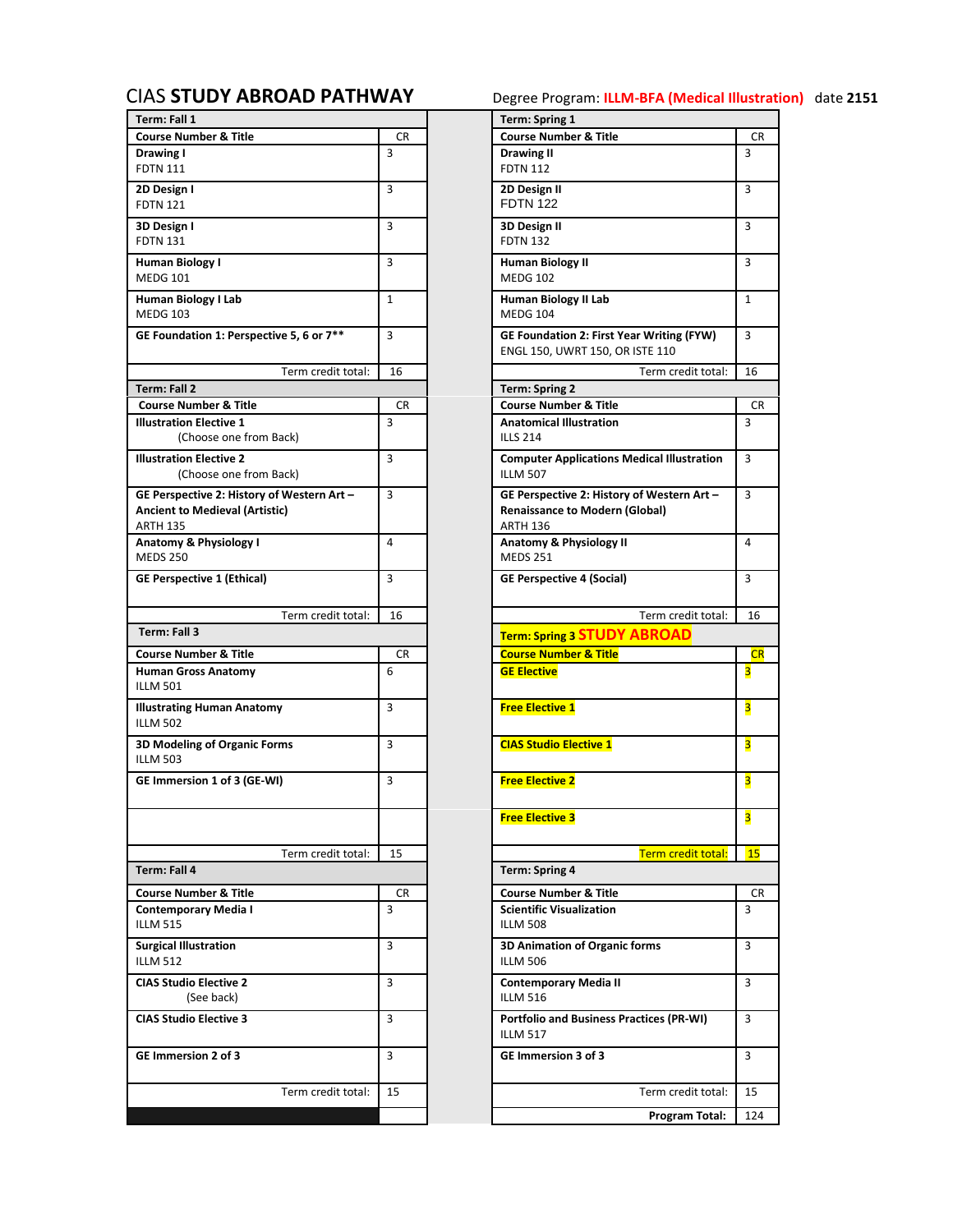# <span id="page-9-0"></span>CIAS **[STUDY ABROAD PATHWAY](#page-0-0)** Degree Program: **3DDG-BFA (3-D Digital Design)** date **2151**

| Term: Fall 1                                                                                         |           | <b>Term: Spring 1</b>                                                                                  |                         |
|------------------------------------------------------------------------------------------------------|-----------|--------------------------------------------------------------------------------------------------------|-------------------------|
| <b>Course Number &amp; Title</b>                                                                     | CR.       | <b>Course Number &amp; Title</b>                                                                       | CR                      |
| <b>Intro Modeling &amp; Motion</b><br><b>DDDD 101</b>                                                | 3         | <b>Intro Visual Design</b><br><b>DDDD 102</b>                                                          | 3                       |
| 3D Design I<br><b>FDTN 131</b>                                                                       | 3         | Imaging for 3D<br><b>DDDD 103</b>                                                                      | 3                       |
| 4D Design I<br><b>FDTN 141</b>                                                                       | 3         | 3D Design II<br><b>FDTN 132</b>                                                                        | 3                       |
| GE Perspective: History of Western Art -<br><b>Ancient to Medieval (Artistic)</b><br><b>ARTH 135</b> | 3         | GE Perspective: : History of Western Art -<br><b>Renaissance to Modern (Global)</b><br><b>ARTH 136</b> | 3                       |
| GE Foundation 1: Perspective 5, 6 or 7**                                                             | 3         | <b>GE Foundation 2: First Year Writing (FYW)</b><br>ENGL 150, UWRT 150, OR ISTE 110                    | 3                       |
| Term credit total:                                                                                   | 15        | Term credit total:                                                                                     | 15                      |
| Term: Fall 2                                                                                         |           | <b>Term: Spring 2</b>                                                                                  |                         |
| <b>Course Number &amp; Title</b>                                                                     | <b>CR</b> | <b>Course Number &amp; Title</b>                                                                       | <b>CR</b>               |
| <b>Modeling Strategies</b><br><b>DDDD 201</b>                                                        | 3         | <b>Service Project</b><br><b>DDDD 206</b>                                                              | 3                       |
| Layers & Effects<br><b>DDDD 202</b>                                                                  | 3         | <b>Lighting, Materials &amp; Rendering</b><br><b>DDDD 207</b>                                          | 3                       |
| 2D Design I<br><b>FDTN 121</b>                                                                       | 3         | <b>Anatomical Figure Drawing</b><br><b>DDDD 208</b>                                                    | 3                       |
| <b>GE Perspective 1 (Ethical)</b>                                                                    | 3         | <b>Program Elective</b>                                                                                | 3                       |
| <b>Scripting</b><br><b>DDDD 203</b>                                                                  | 3         | <b>GE Perspective 4 (Social)</b>                                                                       | 3                       |
| Term credit total:                                                                                   | 15        | Term credit total:                                                                                     | 15                      |
| Term: Fall 3                                                                                         |           | Term: Spring 3 STUDY ABROAD                                                                            |                         |
| <b>Course Number &amp; Title</b>                                                                     | CR.       | <b>Course Number &amp; Title</b>                                                                       | CR                      |
| <b>Professional Practice (PR-WI)</b>                                                                 | 3         | <b>Art History Elective</b>                                                                            | 3                       |
| <b>DDDD 301</b>                                                                                      |           |                                                                                                        |                         |
| <b>History of Digital Graphics</b><br><b>DDDD 302</b>                                                | 3         | <b>Free Elective</b>                                                                                   | 3                       |
| <b>3DDD Major Elective 1</b>                                                                         | 3         | <b>GE Immersion 1 of 3</b>                                                                             | 3                       |
| <b>Project Planning &amp; Production</b><br><b>DDDD 306</b>                                          | 3         | <b>GE Immersion 2 of 3</b>                                                                             | $\overline{\mathbf{3}}$ |
| <b>3DDD Major Elective 2</b>                                                                         | 3         | <b>Free Elective</b>                                                                                   | 3                       |
| Term credit total:                                                                                   | 15        | Term credit total:                                                                                     | 15                      |
| Term: Fall 4                                                                                         |           | <b>Term: Spring 4</b>                                                                                  |                         |
| <b>Course Number &amp; Title</b>                                                                     | CR        | <b>Course Number &amp; Title</b>                                                                       | <b>CR</b>               |
| <b>Senior Thesis Testing &amp; Documentation</b>                                                     | 3         | <b>Senior Thesis I</b>                                                                                 | 3                       |
| <b>DDDD 401</b>                                                                                      |           | <b>DDDD 402</b>                                                                                        |                         |
| <b>3DDD Major Elective 3</b>                                                                         | 3         | <b>Senior Thesis II</b><br><b>DDDD 403</b>                                                             | 3                       |
| <b>3DDD Major Elective 4</b>                                                                         | 3         | <b>3DDD Major Elective 5</b>                                                                           | 3                       |
| <b>Free Elective 3</b>                                                                               | 3         | <b>Free Elective 4</b>                                                                                 | 3                       |
| GE Immersion 3 of 3                                                                                  | 3         | <b>GE Elective</b>                                                                                     | 3                       |
| Term credit total:                                                                                   | 15        | Term credit total:                                                                                     | 15                      |
|                                                                                                      |           | Program Total:                                                                                         | 120                     |

|                                |     | Term: Spring 1                                                                                         |           |
|--------------------------------|-----|--------------------------------------------------------------------------------------------------------|-----------|
|                                | CR  | <b>Course Number &amp; Title</b>                                                                       | CR        |
|                                | 3   | <b>Intro Visual Design</b><br><b>DDDD 102</b>                                                          | 3         |
|                                | 3   | Imaging for 3D<br><b>DDDD 103</b>                                                                      | 3         |
|                                | 3   | 3D Design II<br><b>FDTN 132</b>                                                                        | 3         |
| Vestern Art –<br>:)            | 3   | GE Perspective: : History of Western Art -<br><b>Renaissance to Modern (Global)</b><br><b>ARTH 136</b> | 3         |
| e 5, 6 or 7 $^{\overline{**}}$ | 3   | <b>GE Foundation 2: First Year Writing (FYW)</b><br>ENGL 150, UWRT 150, OR ISTE 110                    | 3         |
| Term credit total:             | 15  | Term credit total:                                                                                     | 15        |
|                                |     | <b>Term: Spring 2</b>                                                                                  |           |
|                                | CR. | <b>Course Number &amp; Title</b>                                                                       | CR.       |
|                                | 3   | <b>Service Project</b><br><b>DDDD 206</b>                                                              | 3         |
|                                | 3   | <b>Lighting, Materials &amp; Rendering</b><br><b>DDDD 207</b>                                          | 3         |
|                                | 3   | <b>Anatomical Figure Drawing</b><br><b>DDDD 208</b>                                                    | 3         |
|                                | 3   | <b>Program Elective</b>                                                                                | 3         |
|                                | 3   | <b>GE Perspective 4 (Social)</b>                                                                       | 3         |
| Term credit total:             | 15  | Term credit total:                                                                                     | 15        |
|                                |     | <b>Term: Spring 3 STUDY ABROAD</b>                                                                     |           |
|                                | CR  | <b>Course Number &amp; Title</b>                                                                       | <b>CR</b> |
| )                              | 3   | <b>Art History Elective</b>                                                                            | 3         |
|                                | 3   | <b>Free Elective</b>                                                                                   | 3         |
|                                | 3   | <b>GE Immersion 1 of 3</b>                                                                             | 3         |
| )n                             | 3   | <b>GE Immersion 2 of 3</b>                                                                             | 3         |
|                                | 3   | <b>Free Elective</b>                                                                                   | 3         |
| Term credit total:             | 15  | Term credit total:                                                                                     | <b>15</b> |
|                                |     | <b>Term: Spring 4</b>                                                                                  |           |
|                                | CR  | <b>Course Number &amp; Title</b>                                                                       | CR        |
| <b>Imentation</b>              | 3   | <b>Senior Thesis I</b>                                                                                 | 3         |
|                                |     | <b>DDDD 402</b>                                                                                        |           |
|                                | 3   | <b>Senior Thesis II</b><br><b>DDDD 403</b>                                                             | 3         |
|                                | 3   | <b>3DDD Major Elective 5</b>                                                                           | 3         |
|                                | 3   | <b>Free Elective 4</b>                                                                                 | 3         |
|                                | 3   | <b>GE Elective</b>                                                                                     | 3         |
| Term credit total:             | 15  | Term credit total:                                                                                     | 15        |
|                                |     | Program Total:                                                                                         | 120       |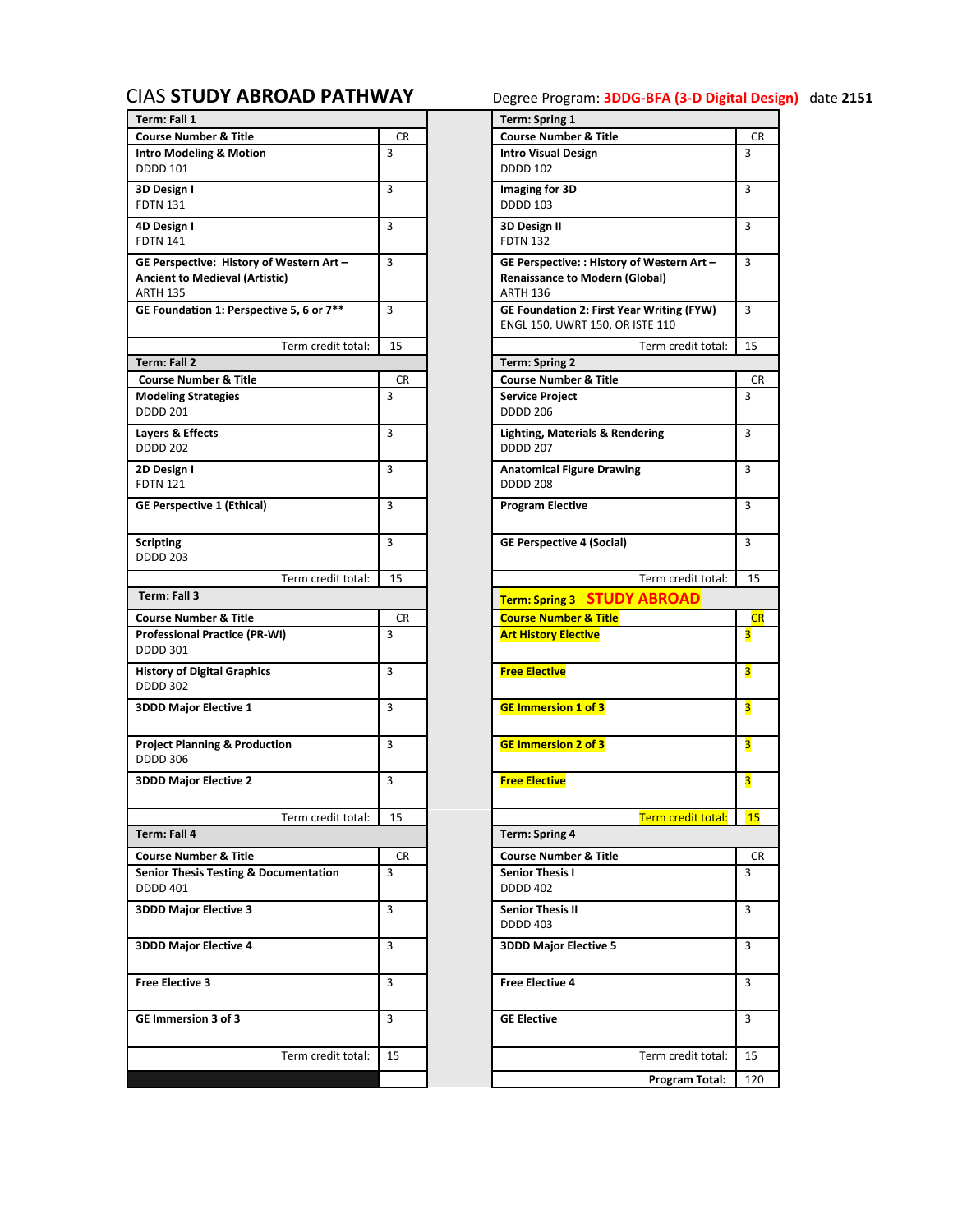|                                                                                                        |                | Term: Spring 1                                                                                         |                |
|--------------------------------------------------------------------------------------------------------|----------------|--------------------------------------------------------------------------------------------------------|----------------|
| <b>Course Number &amp; Title</b>                                                                       | <b>CR</b>      | <b>Course Number &amp; Title</b>                                                                       | <b>CR</b>      |
| Drawing I<br><b>FDTN 111</b>                                                                           | 3              | <b>Drawing II</b><br><b>FDTN 112</b>                                                                   | $\overline{3}$ |
| 2D Design I<br><b>FDTN 121</b>                                                                         | 3              | <b>Elements of Graphic Design</b><br><b>GRDE 106</b>                                                   | $\overline{3}$ |
| 3D Design I<br><b>FDTN 131</b>                                                                         | 3              | <b>Time-Base Design</b><br><b>GRDE 107</b>                                                             | 3              |
| GE Perspective 2: History of Western Art -<br><b>Ancient to Medieval (Artistic)</b><br><b>ARTH 135</b> | 3              | GE Perspective 2: History of Western Art -<br><b>Renaissance to Modern (Global)</b><br><b>ARTH 136</b> | 3              |
| GE Foundation 1: Perspective 5, 6 or 7**                                                               | 3              | GE Foundation 2: First Year Writing (FYW)<br>ENGL 150, UWRT 150, OR ISTE 110                           | 3              |
| Term credit total:                                                                                     | 15             | Term credit total:                                                                                     | 15             |
| <b>Term: Fall 2</b>                                                                                    |                | <b>Term: Spring 2</b>                                                                                  |                |
| <b>Course Number &amp; Title</b>                                                                       | CR             | <b>Course Number &amp; Title</b>                                                                       | CR             |
| <b>Typography</b><br><b>GRDE 201</b>                                                                   | 3              | Typography & Imagery<br><b>GRDE 206</b>                                                                | $\overline{3}$ |
| Design Imagery<br><b>GRDE 202</b>                                                                      | 3              | <b>Interactive Media Design (SMTL)</b><br><b>GRDE 207</b>                                              | $\overline{3}$ |
| History of Graphic Design (PR-WI)<br><b>GRDE 205</b>                                                   | 4              | <b>Design Production</b><br><b>MAAT 383</b>                                                            | 3              |
| <b>CIAS Studio Elective 1</b><br>(See Back)                                                            | 3              | <b>CIAS Studio Elective 2</b><br>(See Back)                                                            | 3              |
| <b>GE Perspective 1 (Ethical)</b>                                                                      | 3              | <b>GE Perspective 4 (Social)</b>                                                                       | 3              |
| Term credit total:                                                                                     | 16             | Term credit total:                                                                                     | 15             |
| Term: Fall 3                                                                                           |                | <b>Term: Spring 3 STUDY ABROAD</b>                                                                     |                |
|                                                                                                        |                | <b>Course Number &amp; Title</b>                                                                       |                |
| <b>Course Number &amp; Title</b>                                                                       | CR             |                                                                                                        | <b>CR</b>      |
| <b>Professional Practices</b><br><b>GRDE 306</b>                                                       | 3              | <b>Free Elective</b>                                                                                   | 3              |
| <b>Information Design</b><br><b>GRDE 301</b>                                                           | 3              | <b>Free Elective</b>                                                                                   | 3              |
|                                                                                                        |                | <b>Art History Elective</b>                                                                            | 3              |
| Web & User Interface Design<br><b>GRDE 302</b>                                                         | 3              |                                                                                                        |                |
| <b>CIAS Studio Elective 3</b><br>(See Back)                                                            | 3              | <b>Studio Elective</b>                                                                                 | 3              |
| GE Immersion 1 of 3 (GE-WI)                                                                            | 3              | <b>Free Elective</b>                                                                                   | 3              |
| Term credit total:                                                                                     | 15             | Term credit total:                                                                                     |                |
| Term: Fall 4                                                                                           |                | Term: Spring 4                                                                                         | <b>15</b>      |
|                                                                                                        |                |                                                                                                        |                |
| <b>Course Number &amp; Title</b><br><b>Senior Portfolio Development</b><br><b>GRDE 411</b>             | <b>CR</b><br>3 | <b>Course Number &amp; Title</b><br>Design Systems & Methodology<br><b>GRDE 307</b>                    | <b>CR</b><br>3 |
| <b>Branding &amp; Identity Design</b><br><b>GRDE 421</b>                                               | 3              | <b>Environmental Graphic Design</b><br><b>GRDE 308</b>                                                 | $\overline{3}$ |
| <b>Senior GD Major Elective</b>                                                                        | 3              | <b>Senior Capstone</b><br><b>GRDE 402</b>                                                              | 3              |
| <b>GE</b> Immersion                                                                                    | 3              | <b>Senior GD Major Elective</b>                                                                        | 3              |
| <b>GE Immersion</b>                                                                                    | 3              | <b>GE Elective</b>                                                                                     | 3              |
| Term credit total:                                                                                     | 15             | Term credit total:                                                                                     | 15             |

# <span id="page-10-0"></span>CIAS **[STUDY ABROAD PATHWAY](#page-0-0)** Degree Program: **GRDE-BFA (Graphic Design)** date **2151**

|                    | CR |
|--------------------|----|
|                    | 3  |
|                    |    |
|                    | 3  |
|                    |    |
|                    |    |
|                    | 3  |
|                    |    |
| Western Art –      | 3  |
|                    |    |
| :)                 |    |
|                    |    |
| e 5, 6 or 7**      | 3  |
|                    |    |
| Term credit total: | 15 |
|                    |    |
|                    | CR |
|                    |    |
|                    | 3  |
|                    |    |
|                    | 3  |
|                    |    |
|                    |    |
| R-WI)              | 4  |
|                    |    |
|                    | 3  |
|                    |    |
|                    |    |
|                    | 3  |
|                    |    |
| Term credit total: | 16 |
|                    |    |
|                    |    |
|                    | CR |
|                    |    |
|                    | 3  |
|                    |    |
|                    |    |
|                    | 3  |
|                    |    |
| ۱                  | 3  |
|                    |    |
|                    |    |
|                    | 3  |
|                    |    |
|                    | 3  |
|                    |    |
|                    |    |
| Term credit total: | 15 |
|                    |    |
|                    |    |
|                    | CR |
| ٦t                 | 3  |
|                    |    |
|                    | 3  |
|                    |    |
|                    |    |
|                    | 3  |
|                    |    |
|                    | 3  |
|                    |    |
|                    |    |
|                    | 3  |
|                    |    |
| Term credit total: | 15 |
|                    |    |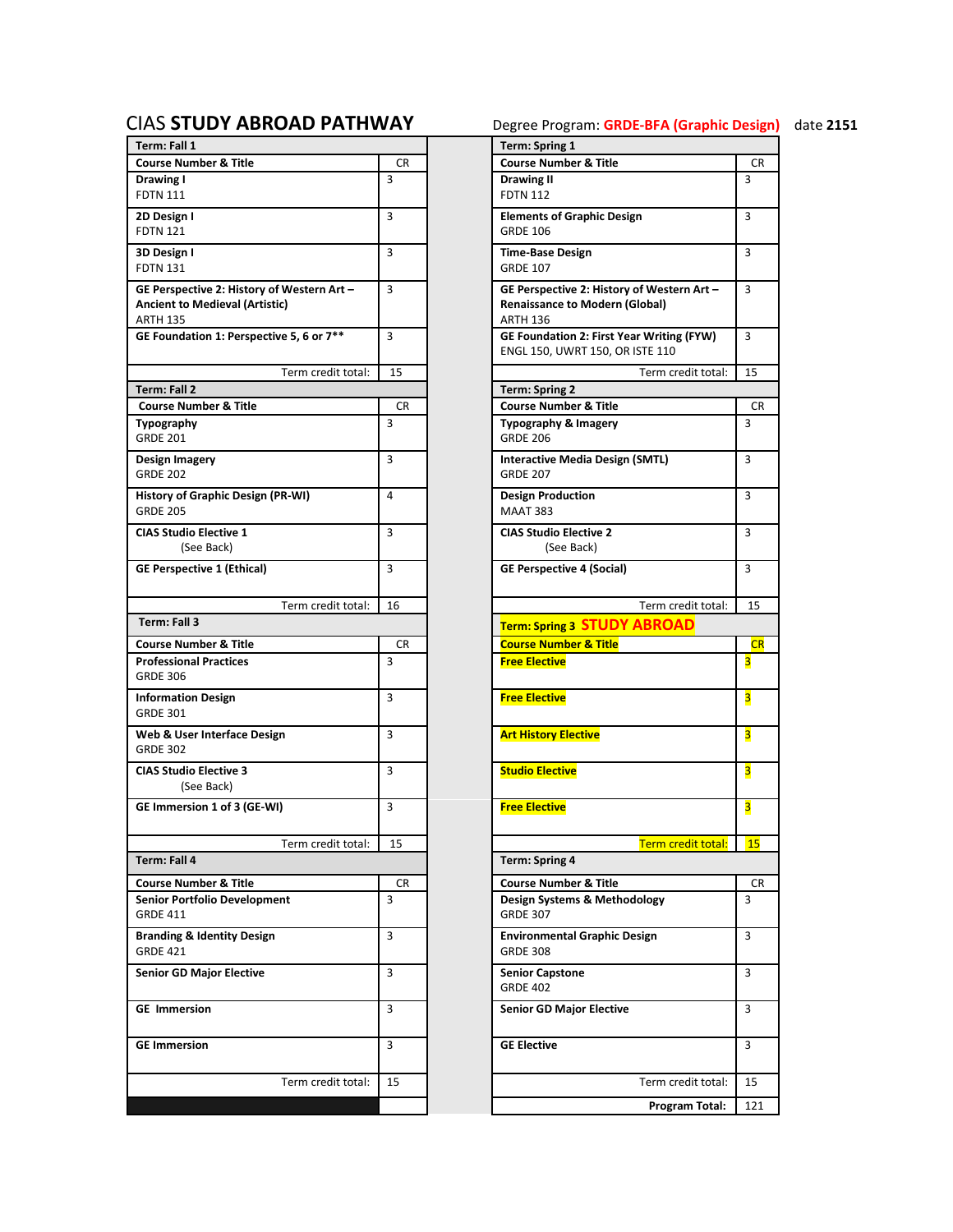## <span id="page-11-0"></span>CIAS **[STUDY ABROAD PATHWAY](#page-0-0)** Degree Program **IDDE-BFA (Industrial Design)** date **2151**

| Term: Fall 1                                   |           | <b>Term: Spring 1</b>                      |                         |
|------------------------------------------------|-----------|--------------------------------------------|-------------------------|
| <b>Course Number &amp; Title</b>               | CR        | <b>Course Number &amp; Title</b>           | CR                      |
| Drawing I                                      | 3         | <b>Design Drawing</b>                      | 3                       |
| <b>FDTN 111</b>                                |           | <b>IDDE 102</b>                            |                         |
| 2D Design I                                    | 3         | 2D Design II                               | 3                       |
| <b>FDTN 121</b>                                |           | <b>FDTN 122</b>                            |                         |
| 3D Design I                                    | 3         | 3D Design II                               | 3                       |
| <b>FDTN 131</b>                                |           | <b>FDTN 132</b>                            |                         |
| GE Perspective 2: History of Western Art -     | 3         | GE Perspective 3: History of Western Art - | 3                       |
| <b>Ancient to Medieval</b>                     |           | <b>Renaissance to Modern (Global)</b>      |                         |
| <b>ARTH 135</b>                                |           | <b>ARTH 136</b>                            |                         |
| GE Foundation 1: Perspective 5 (Scientific), 6 | 3         | <b>GE Foundation 2: First Year Writing</b> | 3                       |
| (Natural Science), or 7 (Math)                 |           | ENGL 150, UWRT 150, OR ISTE 110            |                         |
|                                                |           |                                            |                         |
| Term credit total:                             | 15        | Term credit total:                         | 15                      |
| <b>Term: Fall 2</b>                            |           | <b>Term: Spring 2</b>                      |                         |
| <b>Course Number &amp; Title</b>               | CR.       | <b>Course Number &amp; Title</b>           | CR                      |
| Sophomore ID Studio I                          | 3         | Sophomore ID Studio II                     | 3                       |
| <b>IDDE 201</b>                                |           | <b>IDDE 202</b>                            |                         |
| <b>ID Form</b>                                 | 3         | <b>Human Factors</b>                       | 3                       |
| <b>IDDE 206</b>                                |           | <b>IDDE 211</b>                            |                         |
| <b>ID Digital Drawing</b>                      | 3         | <b>Integrated CAD</b>                      | 3                       |
| <b>IDDE 207</b>                                |           | <b>IDDE 212</b>                            |                         |
| <b>History of Industrial Design</b>            | 3         | <b>GE Elective 1</b>                       | 3                       |
| <b>IDDE 221</b>                                |           |                                            |                         |
| <b>GE Perspective 1 (Ethical)</b>              | 3         | <b>GE Perspective 4 (Social)</b>           | 3                       |
| Term credit total:                             | 15        | Term credit total:                         | 15                      |
| Term: Fall 3                                   |           | <b>Term: Spring 3 STUDY ABROAD</b>         |                         |
| <b>Course Number &amp; Title</b>               | CR        | <b>Course Number &amp; Title</b>           | CR                      |
| Junior ID Studio I                             | 4         | <b>Junior ID Studio II</b>                 | $\overline{\mathbf{4}}$ |
| <b>IDDE 301</b>                                |           | <b>IDDE 302</b>                            |                         |
| <b>Materials and Processes</b>                 | 3         | <b>Free Elective</b>                       | 3                       |
| <b>IDDE 306</b>                                |           |                                            |                         |
| <b>Graphic Tactics</b>                         | 3         | <b>Art History Elective</b>                | 3                       |
| <b>IDDE 307</b>                                |           |                                            |                         |
| <b>CIAS Studio Elective 1</b>                  | 3         | <b>CIAS Studio Elective 2</b>              | 3                       |
|                                                |           |                                            |                         |
| GE Immersion 1 of 3 (GE-WI)                    | 3         | <b>GE Elective 2</b>                       | 3                       |
| Term credit total:                             | 16        | Term credit total:                         | 16                      |
| Term: Fall 4                                   |           | <b>Term: Spring 4</b>                      |                         |
| <b>Course Number &amp; Title</b>               | <b>CR</b> | <b>Course Number &amp; Title</b>           | CR                      |
| Senior ID Studio I                             | 4         | Senior ID Studio II                        | 4                       |
| <b>IDDE 501</b>                                |           | <b>IDDE 502</b>                            |                         |
| <b>ID Senior Capstone I</b>                    | 3         | <b>ID Senior Capstone II</b>               | 3                       |
| <b>IDDE 407</b>                                |           | <b>IDDE 408</b>                            |                         |
|                                                |           | <b>CIAS Studio Elective 3</b>              | 3                       |
|                                                |           |                                            |                         |
| <b>Professional Practice</b>                   | 3         |                                            |                         |
| <b>IDDE 406</b>                                |           |                                            |                         |
| <b>GE Elective 3</b>                           | 3         | <b>ID Career Planning</b>                  |                         |
|                                                |           | <b>IDDE 311</b>                            |                         |
| GE Immersion 2 of 3                            | 3         | GE Immersion 3 of 3                        |                         |
|                                                |           |                                            | 3<br>3                  |
| Term credit total:                             | 16        | Term credit total:                         | 16                      |

|                     |    | Term: Spring 1                             |                         |
|---------------------|----|--------------------------------------------|-------------------------|
|                     | CR | <b>Course Number &amp; Title</b>           | CR                      |
|                     | 3  | <b>Design Drawing</b>                      | 3                       |
|                     |    | <b>IDDE 102</b>                            |                         |
|                     | 3  | 2D Design II                               | 3                       |
|                     |    | <b>FDTN 122</b>                            |                         |
|                     | 3  | 3D Design II                               | 3                       |
|                     |    | <b>FDTN 132</b>                            |                         |
| Western Art –       | 3  | GE Perspective 3: History of Western Art - | 3                       |
|                     |    | <b>Renaissance to Modern (Global)</b>      |                         |
|                     |    | <b>ARTH 136</b>                            |                         |
| e 5 (Scientific), 6 | 3  | <b>GE Foundation 2: First Year Writing</b> | 3                       |
| ı)                  |    | ENGL 150, UWRT 150, OR ISTE 110            |                         |
|                     |    |                                            |                         |
| Term credit total:  | 15 | Term credit total:                         | 15                      |
|                     |    | Term: Spring 2                             |                         |
|                     | CR | <b>Course Number &amp; Title</b>           | CR                      |
|                     | 3  | Sophomore ID Studio II                     | 3                       |
|                     |    | <b>IDDE 202</b>                            |                         |
|                     | 3  | <b>Human Factors</b>                       | 3                       |
|                     |    | <b>IDDE 211</b>                            |                         |
|                     | 3  | <b>Integrated CAD</b>                      | 3                       |
|                     |    | <b>IDDE 212</b>                            |                         |
|                     | 3  | <b>GE Elective 1</b>                       | 3                       |
|                     |    |                                            |                         |
|                     | 3  | <b>GE Perspective 4 (Social)</b>           | 3                       |
|                     |    |                                            |                         |
| Term credit total:  | 15 | Term credit total:                         | 15                      |
|                     |    |                                            |                         |
|                     |    | <b>Term: Spring 3 STUDY ABROAD</b>         |                         |
|                     | CR | <b>Course Number &amp; Title</b>           | CR                      |
|                     | 4  | <b>Junior ID Studio II</b>                 | $\overline{\mathbf{4}}$ |
|                     |    | <b>IDDE 302</b>                            |                         |
|                     | 3  | <b>Free Elective</b>                       | 3                       |
|                     |    |                                            |                         |
|                     | 3  | <b>Art History Elective</b>                | 3                       |
|                     |    |                                            |                         |
|                     | 3  | <b>CIAS Studio Elective 2</b>              | 3                       |
|                     |    |                                            |                         |
|                     | 3  | <b>GE Elective 2</b>                       | 3                       |
| Term credit total:  | 16 | Term credit total:                         | 16                      |
|                     |    | Term: Spring 4                             |                         |
|                     |    |                                            |                         |
|                     | CR | <b>Course Number &amp; Title</b>           | CR                      |
|                     | 4  | Senior ID Studio II                        | 4                       |
|                     |    | <b>IDDE 502</b>                            |                         |
|                     | 3  | <b>ID Senior Capstone II</b>               | 3                       |
|                     |    | <b>IDDE 408</b>                            |                         |
|                     | 3  | <b>CIAS Studio Elective 3</b>              | 3                       |
|                     |    |                                            |                         |
|                     | 3  | <b>ID Career Planning</b>                  | 3                       |
|                     |    | <b>IDDE 311</b>                            |                         |
|                     | 3  | GE Immersion 3 of 3                        | 3                       |
|                     |    |                                            |                         |
| Term credit total:  | 16 | Term credit total:                         | 16                      |
|                     |    | Program Total:                             | 124                     |

**Alternative Industrial Design Study Abroad Option – Move** *Jr. ID Studio II* **and substitute, delay** *Career Planning* **by one year**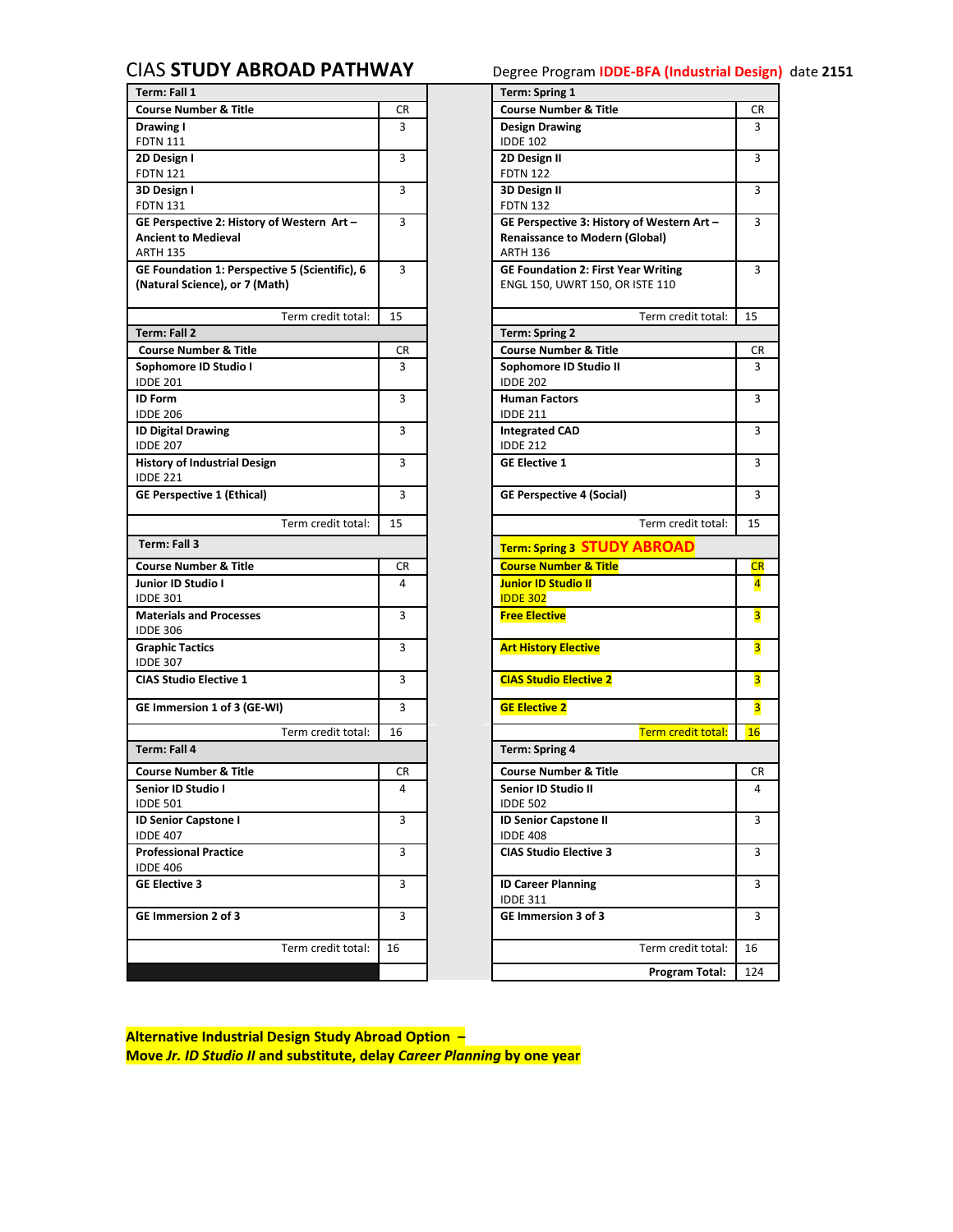## <span id="page-12-0"></span>CIAS **STUDY ABROAD PATHWAY** Degree Program **INDE-BFA (Int. Design)** date **2151**

| Term: Fall 1                                    |           | <b>Term: Spring 1</b>                      |                         |
|-------------------------------------------------|-----------|--------------------------------------------|-------------------------|
| <b>Course Number &amp; Title</b>                | <b>CR</b> | <b>Course Number &amp; Title</b>           | <b>CR</b>               |
| Drawing I                                       | 3         | 2D Design II                               | $\overline{3}$          |
| <b>FDTN 111</b>                                 |           | <b>FDTN-122</b>                            |                         |
| 2D Design I                                     | 3         | 3D Design II                               | 3                       |
| FDTN-121                                        |           | <b>FDTN-132</b>                            |                         |
|                                                 |           |                                            |                         |
| 3D Design I                                     | 3         | Design Drawing I                           | 3                       |
| <b>FDTN-131</b>                                 |           | <b>INDE-102</b>                            |                         |
| History of Western Art - Ancient to             | 3         | History of Western Art: Renaissance to     | 3                       |
| <b>Medieval ARTH 135</b>                        |           | Modern (Perspective 3) ARTH-136            |                         |
| GE Foundation 1: Perspective 5 (Scientific),    | 3         |                                            | 3                       |
| 6 (Natural Science), or 7 (Math)                |           | LAS Foundation 2: First Year Writing (FYW) |                         |
|                                                 |           | ENGL 150, UWRT 150, OR ISTE 110            |                         |
|                                                 |           |                                            |                         |
| Term credit total:                              | 15        | Term credit total:                         | 15                      |
| Term: Fall 2                                    |           | <b>Term: Spring 2</b>                      |                         |
| <b>Course Number &amp; Title</b>                | CR        | <b>Course Number &amp; Title</b>           | CR                      |
| <b>Intro to Interior Design</b>                 | 3         | Design Issues (PR-WI)                      | 3                       |
| <b>INDE-201</b>                                 |           | <b>INDE-222</b>                            |                         |
| <b>Design Drawing II</b>                        | 3         | Color & Lighting                           | 3                       |
| <b>INDE-202</b>                                 |           | <b>INDE-207</b>                            |                         |
|                                                 |           |                                            |                         |
| <b>Digital Graphics</b>                         | 3         | <b>Hospitality Design</b>                  | 3                       |
| <b>INDE-203</b>                                 |           | <b>INDE-212</b>                            |                         |
| <b>CIAS Studio Elective</b>                     | 3         | <b>CIAS Studio Elective</b>                | 3                       |
|                                                 |           |                                            |                         |
| Perspective #1                                  | 3         | <b>Building Systems</b>                    | 3                       |
|                                                 |           | <b>INDE-304</b>                            |                         |
|                                                 |           |                                            |                         |
| Term credit total:                              | 15        | Term credit total:                         | 15                      |
| Term: Fall 3                                    |           | <b>Term Spring 3 STUDY ABROAD</b>          |                         |
| <b>Course Number &amp; Title</b>                | <b>CR</b> | <b>Course Number &amp; Title</b>           | <b>CR</b>               |
| History of Architecture, Interior and           | 3         | <b>General Education (LAS) Elective)</b>   | $\overline{\mathbf{3}}$ |
| Furniture I ARTH-345                            |           |                                            |                         |
|                                                 |           |                                            |                         |
| <b>Office Design</b>                            | 3         | <b>Perspective #4</b>                      | $\overline{\mathbf{3}}$ |
| <b>INDE-301</b>                                 |           |                                            |                         |
| <b>Materials &amp; Specifications</b>           | 3         | <b>Free elective</b>                       | $\overline{\mathbf{3}}$ |
| <b>INDE-303</b>                                 |           |                                            |                         |
| <b>CIAS Studio Elective</b>                     | 3         | <b>Free elective</b>                       | $\overline{\mathbf{3}}$ |
|                                                 |           |                                            |                         |
|                                                 |           |                                            |                         |
| Immersion 1 of 3 (GE-WI)                        | 3         | <b>Free Elective</b>                       | $\overline{\mathbf{3}}$ |
|                                                 |           |                                            |                         |
| Term credit total:                              | 15        | Term credit total:                         | <u>בו</u>               |
| Term: Fall 4                                    |           | Term: SPRING 4                             |                         |
| <b>Course Number &amp; Title</b>                | CR        | <b>Course Number &amp; Title</b>           | CR                      |
| Multi-Story/Purpose Des                         | 4         | <b>Special Projects</b>                    | 3                       |
| <b>INDE-401</b>                                 |           | <b>INDE-402</b>                            |                         |
|                                                 |           |                                            |                         |
| <b>Business Practices &amp; Career Planning</b> | 3         | <b>Health Care Design</b>                  | 3                       |
| <b>INDE-405</b>                                 |           | <b>INDE-403</b>                            |                         |
| <b>Contract Documents</b>                       | 4         | History of Architecture, Interior and      | 3                       |
| <b>INDE-407</b>                                 |           | Furniture II ARTH-346                      |                         |
| Immersion 2 of 3                                | 3         | Immersion 3 of 3                           | 3                       |
|                                                 |           |                                            |                         |
|                                                 |           |                                            |                         |
| <b>Studio Elective</b>                          | 3         | <b>Retail Design</b>                       | 3                       |
|                                                 |           | <b>INDE-302</b>                            |                         |
| Term credit total:                              | 17        | Term credit total:                         | 15                      |
|                                                 |           | Program Total:                             | 122                     |
|                                                 |           |                                            |                         |

|    | <b>Term: Spring 1</b>                                                         |                         |
|----|-------------------------------------------------------------------------------|-------------------------|
| CR | <b>Course Number &amp; Title</b>                                              | CR                      |
| 3  | 2D Design II<br><b>FDTN-122</b>                                               | 3                       |
| 3  | 3D Design II<br><b>FDTN-132</b>                                               | 3                       |
| 3  | <b>Design Drawing I</b><br><b>INDE-102</b>                                    | 3                       |
| 3  | History of Western Art: Renaissance to<br>Modern (Perspective 3) ARTH-136     | 3                       |
| 3  | LAS Foundation 2: First Year Writing (FYW)<br>ENGL 150, UWRT 150, OR ISTE 110 | 3                       |
| 15 | Term credit total:                                                            | 15                      |
|    | <b>Term: Spring 2</b>                                                         |                         |
| CR | <b>Course Number &amp; Title</b>                                              | CR                      |
| 3  | Design Issues (PR-WI)<br><b>INDE-222</b>                                      | 3                       |
| 3  | Color & Lighting<br><b>INDE-207</b>                                           | 3                       |
| 3  | <b>Hospitality Design</b><br><b>INDE-212</b>                                  | 3                       |
| 3  | <b>CIAS Studio Elective</b>                                                   | 3                       |
| 3  | <b>Building Systems</b><br><b>INDE-304</b>                                    | 3                       |
| 15 | Term credit total:                                                            | 15                      |
|    | <b>Term Spring 3 STUDY ABROAD</b>                                             |                         |
| CR | <b>Course Number &amp; Title</b>                                              | <b>CR</b>               |
| 3  | <b>General Education (LAS) Elective)</b>                                      | 3                       |
|    |                                                                               |                         |
| 3  | <b>Perspective #4</b>                                                         | $\overline{\mathbf{3}}$ |
| 3  | <b>Free elective</b>                                                          | 3                       |
| 3  | <b>Free elective</b>                                                          | 3                       |
| 3  | <b>Free Elective</b>                                                          | 3                       |
| 15 | Term credit total:                                                            | <mark>15</mark>         |
|    | <b>Term: SPRING 4</b>                                                         |                         |
| СR | <b>Course Number &amp; Title</b>                                              | CR                      |
| 4  | <b>Special Projects</b><br><b>INDE-402</b>                                    | 3                       |
| 3  | <b>Health Care Design</b><br><b>INDE-403</b>                                  | 3                       |
| 4  | History of Architecture, Interior and<br>Furniture II ARTH-346                | 3                       |
| 3  | Immersion 3 of 3                                                              | 3                       |
| 3  | <b>Retail Design</b><br><b>INDE-302</b>                                       | 3                       |
|    |                                                                               |                         |
| 17 | Term credit total:<br>Program Total:                                          | 15<br>122               |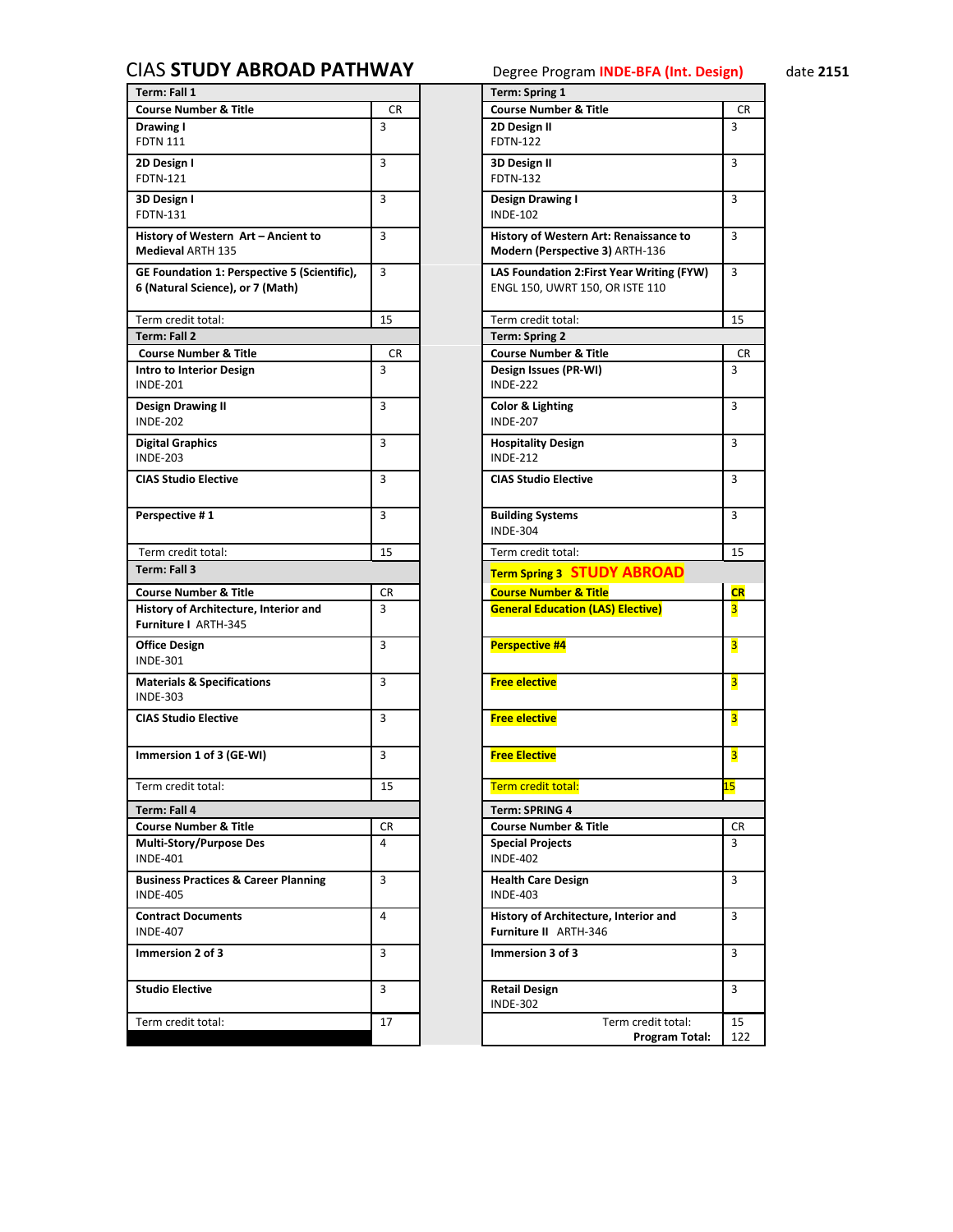| Term: Fall 1                                  |           | <b>Term: Spring 1</b>                            |                         |
|-----------------------------------------------|-----------|--------------------------------------------------|-------------------------|
| <b>Course Number &amp; Title</b>              | CR        | <b>Course Number &amp; Title</b>                 | CR                      |
| Drawing I                                     | 3         | <b>Drawing II</b>                                | 3                       |
| <b>FDTN 111</b>                               |           | <b>FDTN 112</b>                                  |                         |
| 2D Design I                                   | 3         | 4D Design                                        | 3                       |
| <b>FDTN 121</b>                               |           | <b>FDTN 141</b>                                  |                         |
| <b>NMD Imaging</b>                            | 3         | <b>NMD Elements I</b>                            | 3                       |
| <b>NMDE 101</b>                               |           | <b>NMDE 102</b>                                  |                         |
| <b>GE Perspective 1 (Ethical)</b>             | 3         | <b>NMD Interactive I</b>                         | 3                       |
|                                               |           | <b>NMDE 103</b>                                  |                         |
| GE Foundation 1: Perspective 5, 6 or 7**      | 3         | <b>GE Foundation 2: First Year Writing (FYW)</b> | $\overline{3}$          |
|                                               |           | ENGL 150, UWRT 150, OR ISTE 110                  |                         |
| Term credit total:                            | 15        | Term credit total:                               | 15                      |
| Term: Fall 2                                  |           | <b>Term: Spring 2</b>                            |                         |
| <b>Course Number &amp; Title</b>              | <b>CR</b> | <b>Course Number &amp; Title</b>                 | CR                      |
| <b>NMD Elements II</b>                        | 3         | <b>NMD Animation</b>                             | 3                       |
| <b>NMDE 201</b>                               |           | <b>NMDE 204</b>                                  |                         |
| NMD <sub>3D</sub>                             | 3         | <b>NMD Interactive II</b>                        | 3                       |
| <b>NMDE 202</b>                               |           | <b>NMDE 203</b>                                  |                         |
|                                               |           |                                                  |                         |
| NM Interactive Des. & Alg Prob Solv I         | 4         | NM Interactive Des. & Alg Prob Solv II           | 4                       |
| <b>IGME 101</b>                               |           | <b>IGME 102</b>                                  |                         |
| <b>CIAS Studio Elective</b>                   | 3         | <b>Website Design &amp; Implementation</b>       | 3                       |
| (See Back)                                    |           | <b>IGME 230</b>                                  |                         |
| GE Perspective 2: History of Western Art -    | 3         | GE Perspective 2: History of Western Art -       | 3                       |
| <b>Ancient to Medieval (Artistic)</b>         |           | <b>Renaissance to Modern (Global)</b>            |                         |
| <b>ARTH 135</b>                               |           | <b>ARTH 136</b>                                  |                         |
| Term credit total:                            | 16        | Term credit total:                               | 16                      |
| Term: Fall 3                                  |           | <b>Term: Spring 3 STUDY ABROAD</b>               |                         |
|                                               |           |                                                  |                         |
| <b>Course Number &amp; Title</b>              | CR        | <b>Course Number &amp; Title</b>                 |                         |
| <b>NMD Graphical User Interface</b>           | 3         | <b>Art History Elective 2</b>                    | CR                      |
| <b>NMDE 302</b>                               |           |                                                  | 3                       |
|                                               |           |                                                  |                         |
| <b>NMD Motion Graphics</b><br><b>NMDE 305</b> | 3         | <b>Free Elective 1</b>                           | $\overline{\mathbf{3}}$ |
|                                               |           |                                                  |                         |
| <b>Art History Elective 1</b>                 | 3         | <b>Free Elective 2</b>                           | 3                       |
| (See Back)                                    |           |                                                  |                         |
| GE Immersion 1 of 3 (GE-WI)                   | 3         | <b>Free Elective 3</b>                           | $\overline{\mathbf{3}}$ |
|                                               |           |                                                  |                         |
| <b>GE Perspective 4 (Social)</b>              | 3         | <b>Free Elective 4</b>                           | 3                       |
|                                               |           |                                                  |                         |
| Term credit total:                            | 15        | Term credit total:                               | <b>15</b>               |
| Term: Fall 4                                  |           | Term: Spring 4                                   |                         |
| <b>Course Number &amp; Title</b>              | CR.       | <b>Course Number &amp; Title</b>                 | <b>CR</b>               |
| <b>New Media Career Skills</b>                | 3         | <b>NMD Elements III</b>                          | 3                       |
| <b>NMDE 401</b>                               |           | <b>NMDE 301</b>                                  |                         |
|                                               |           |                                                  | 3                       |
| <b>NMD Interactive IV</b><br><b>NMDE 404</b>  | 3         | <b>NMD Interactive III</b><br><b>NMDE 303</b>    |                         |
|                                               |           |                                                  |                         |
| <b>Free Elective 5</b>                        | 3         | <b>NMD Team Project</b>                          | 3                       |
| (any RIT course institute wide)               |           | <b>NMDE 411</b>                                  |                         |
| <b>NMDE Experimental</b>                      | 3         | <b>GE Elective</b>                               | 3                       |
| <b>NMDE 406</b>                               |           |                                                  |                         |
| GE Immersion 2 of 3                           | 3         | GE Immersion 3 of 3                              | 3                       |
|                                               |           |                                                  |                         |
| Term credit total:                            | 15        | Term credit total:                               | 15                      |
|                                               |           | Program Total:                                   | 122                     |

<span id="page-13-0"></span>CIAS **[STUDY ABROAD PATHWAY](#page-0-0)** Degree Program: **NMDE-BFA (New Media Design)** date **2151**

|                            |    | Term: Spring 1                                            |           |
|----------------------------|----|-----------------------------------------------------------|-----------|
|                            | CR | <b>Course Number &amp; Title</b>                          | CR        |
|                            | 3  | <b>Drawing II</b>                                         | 3         |
|                            |    | <b>FDTN 112</b>                                           |           |
|                            | 3  | <b>4D Design</b>                                          | 3         |
|                            |    | <b>FDTN 141</b>                                           |           |
|                            | 3  | <b>NMD Elements I</b>                                     | 3         |
|                            |    | <b>NMDE 102</b>                                           |           |
|                            | 3  | <b>NMD Interactive I</b>                                  | 3         |
|                            |    | <b>NMDE 103</b>                                           |           |
| $\overline{e}$ 5, 6 or 7** | 3  | GE Foundation 2: First Year Writing (FYW)                 | 3         |
|                            |    | ENGL 150, UWRT 150, OR ISTE 110                           |           |
| Term credit total:         | 15 | Term credit total:                                        | 15        |
|                            |    |                                                           |           |
|                            | CR | <b>Term: Spring 2</b><br><b>Course Number &amp; Title</b> | CR        |
|                            | 3  | <b>NMD Animation</b>                                      | 3         |
|                            |    | <b>NMDE 204</b>                                           |           |
|                            |    |                                                           |           |
|                            | 3  | <b>NMD Interactive II</b><br><b>NMDE 203</b>              | 3         |
|                            |    |                                                           |           |
| ob Solv I                  | 4  | NM Interactive Des. & Alg Prob Solv II                    | 4         |
|                            |    | <b>IGME 102</b>                                           |           |
|                            | 3  | <b>Website Design &amp; Implementation</b>                | 3         |
|                            |    | <b>IGME 230</b>                                           |           |
| Western Art –              | 3  | GE Perspective 2: History of Western Art -                | 3         |
| :)                         |    | <b>Renaissance to Modern (Global)</b>                     |           |
|                            |    | <b>ARTH 136</b>                                           |           |
| Term credit total:         | 16 | Term credit total:                                        | 16        |
|                            |    | <b>Term: Spring 3 STUDY ABROAD</b>                        |           |
|                            | CR | <b>Course Number &amp; Title</b>                          | CR        |
| cе                         | 3  | <b>Art History Elective 2</b>                             | 3         |
|                            |    |                                                           |           |
|                            | 3  | <b>Free Elective 1</b>                                    | 3         |
|                            |    |                                                           |           |
|                            |    |                                                           |           |
|                            | 3  | <b>Free Elective 2</b>                                    | 3         |
|                            |    |                                                           |           |
|                            | 3  | <b>Free Elective 3</b>                                    | 3         |
|                            |    |                                                           |           |
|                            | 3  | <b>Free Elective 4</b>                                    | 3         |
|                            |    |                                                           |           |
| Term credit total:         | 15 | Term credit total:                                        | <b>15</b> |
|                            |    | <b>Term: Spring 4</b>                                     |           |
|                            |    | <b>Course Number &amp; Title</b>                          |           |
|                            | CR |                                                           | CR        |
|                            | 3  | <b>NMD Elements III</b><br><b>NMDE 301</b>                | 3         |
|                            |    |                                                           |           |
|                            | 3  | <b>NMD Interactive III</b>                                | 3         |
|                            |    | <b>NMDE 303</b>                                           |           |
|                            | 3  | <b>NMD Team Project</b>                                   | 3         |
| itute wide)                |    | <b>NMDE 411</b>                                           |           |
|                            | 3  | <b>GE Elective</b>                                        | 3         |
|                            |    |                                                           |           |
|                            |    |                                                           |           |
|                            | 3  | GE Immersion 3 of 3                                       | 3         |
|                            |    |                                                           |           |
| Term credit total:         | 15 | Term credit total:                                        | 15        |
|                            |    |                                                           |           |
|                            |    | Program Total:                                            | 122       |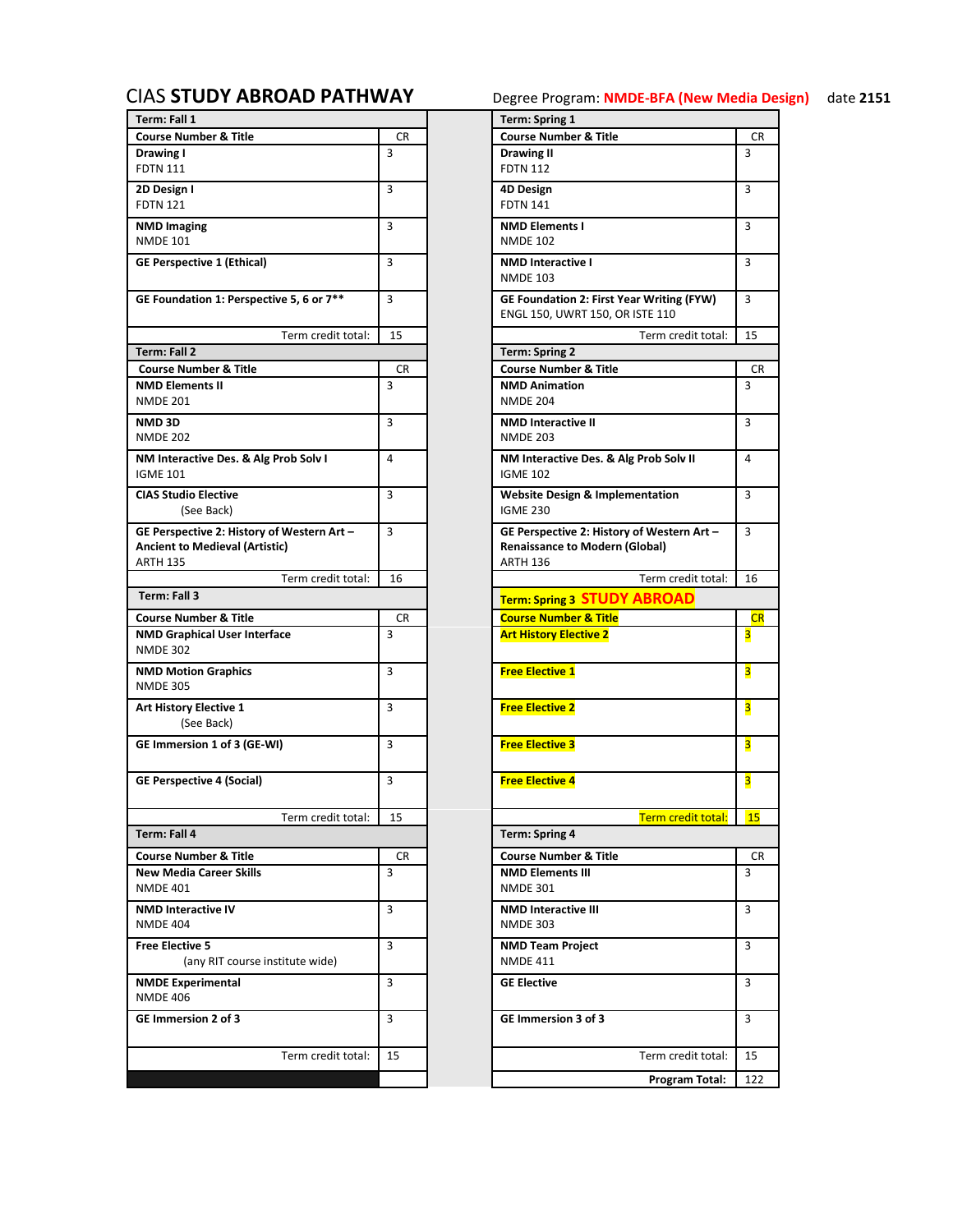## <span id="page-14-0"></span>CIAS **[STUDY ABROAD PATHWAY](#page-0-0)** Degree Program: **FILMAN-BFA/ANIMATION** date **2151**

| Term: Fall 1                                     |                | <b>Term: Spring 1</b>                                             |
|--------------------------------------------------|----------------|-------------------------------------------------------------------|
| <b>Course Number &amp; Title</b>                 | <b>CR</b>      | <b>Course Number &amp; Title</b><br>CR                            |
| <b>PRODUCTION I</b>                              | 3              | $\overline{3}$<br><b>Principles of Animation</b>                  |
| <b>SOFA 101</b>                                  |                | <b>SOFA 107</b>                                                   |
| Film Syntax                                      | $\overline{2}$ | <b>Animation Scriptwriting &amp; Storyboard</b><br>$\overline{3}$ |
| <b>SOFA 106</b>                                  |                | (PR-WI‡)                                                          |
|                                                  | $\mathbf{1}$   | <b>SOFA 228</b><br>Fund of Comp and Imaging Tech (SMTL)<br>3      |
| <b>Film Viewings</b><br><b>SOFA 111</b>          |                | SOFA 122 Fall or Spring                                           |
|                                                  |                |                                                                   |
| <b>GE Perspective 2: Animation Survey</b>        | 3              | 3<br>Drawing for Animation (2D) OR Object &                       |
| (Artistic)<br><b>SOFA 121</b>                    |                | <b>Character Creation (3D)</b><br>SOFA 108 or SOFA 209            |
| GE Foundation 1: Perspective 5, 6 or 7**         | 3              | 3<br><b>GE Perspective 1 (Ethical)</b>                            |
|                                                  |                |                                                                   |
| <b>GE Foundation 2: First Year Writing (FYW)</b> | 3              |                                                                   |
| ENGL 150, UWRT 150, or ISTE 110 Fall or          |                |                                                                   |
| Spring                                           |                |                                                                   |
| Term credit total:                               | 15             | Term credit total:<br>15                                          |
| <b>Term: Fall 2</b>                              |                | Term: Spring 2                                                    |
| <b>Course Number &amp; Title</b>                 | CR.            | <b>Course Number &amp; Title</b><br>CR                            |
| <b>Tradigital Animation</b>                      | 3              | <b>Animation Production Workshop I</b><br>4                       |
| <b>SOFA 224</b>                                  |                | <b>SOFA 217</b>                                                   |
| 2D Animation I: Dynamics OR 3D Animation I       | 3              | 3<br>Concept and Character Design (2D) OR 3D                      |
| OR Stop Motion Puppet Fund.                      |                | <b>Animation II OR Adv. Stop Motion</b>                           |
| SOFA 203 or SOFA 2015 or SOFA 522                |                | SOFA 218 or SOFA 216 or SOFA 533                                  |
| <b>Performance Resources for Animation</b>       | 3              | 3<br><b>History &amp; Aesthetics of Animation</b>                 |
| <b>SOFA 225</b>                                  |                | <b>SOFA 541</b>                                                   |
| <b>Animation Pre-Production</b>                  | 3              | <b>Basic Sound Recording</b><br>3                                 |
| <b>SOFA 227</b>                                  |                | <b>SOFA 205</b>                                                   |
| <b>CIAS Elective 1</b>                           | 3              | 3<br><b>GE Perspective 3 (Global)</b>                             |
| (Choose one from Back)                           |                |                                                                   |
| Term credit total:                               | 15             | Term credit total:<br>16                                          |
| Term: Fall 3 STUDY ABROAD                        |                | Term: Spring 3                                                    |
| <b>Course Number &amp; Title</b>                 | <b>CR</b>      | <b>Course Number &amp; Title</b><br><b>CR</b>                     |
| <b>GE Immersion 1 of 3 (GE-WI)</b>               | 3              | <b>Business and Careers in Animation</b><br>$\overline{3}$        |
|                                                  |                | <b>SOFA 518</b>                                                   |
| <b>CIAS Elective 2</b>                           | 3              | 3<br>2D Animation II: Perform OR 3D light &                       |
|                                                  |                | Render OR Altern Fr. By Fr.                                       |
| (Choose one from Back)                           |                | SOFA 323 or SOFA 575 or SOFA 582                                  |
| <b>Free Elective 1</b>                           | 3              | <b>Senior Thesis Seminar</b><br>$\mathbf{1}$                      |
| (any RIT course Institute-wide)                  |                | <b>SOFA 306</b>                                                   |
| <b>GE Perspective 4 (Social)</b>                 | 3              | <b>SOFA History and Aesthetics 1</b><br>3                         |
|                                                  |                |                                                                   |
| <b>GE Elective</b>                               | 3              | <b>CIAS Elective 3</b><br>3                                       |
|                                                  |                | (Choose one from Back)                                            |
|                                                  |                | <b>Animation Production Workshop II</b><br>4                      |
|                                                  |                | <b>SOFA 317</b>                                                   |
| Term credit total:                               | <b>15</b>      | Term credit total:<br>17                                          |
| Term: Fall 4                                     |                | <b>Term: Spring 4</b>                                             |
| <b>Course Number &amp; Title</b>                 | CR             | <b>Course Number &amp; Title</b><br>CR                            |
| <b>Senior Thesis I</b>                           | 4              | <b>Senior Thesis II</b><br>4                                      |
| <b>SOFA 406</b>                                  |                | <b>SOFA 407</b>                                                   |
|                                                  |                |                                                                   |
|                                                  |                |                                                                   |
| <b>Senior Forum</b><br><b>SOFA 408</b>           | $\mathbf{1}$   | <b>CIAS Elective 4</b><br>3                                       |
|                                                  |                | (Choose one from Back)                                            |
| <b>SOFA History and Aesthetics 2</b>             | 3              | <b>Free Elective 3</b><br>3                                       |
| (Choose one from back)                           |                | (any RIT course Institute-wide)                                   |
| <b>Free Elective 2</b>                           | 3              | <b>GE Immersion 3 of 3</b><br>3                                   |
| (any RIT course Institute-wide)                  |                |                                                                   |
| <b>GE Immersion 2 of 3</b>                       | 3              |                                                                   |
|                                                  |                |                                                                   |
| Term credit total:                               | 14             | Term credit total:<br>13                                          |

|                                                 |             | <b>Term: Spring 1</b>                                                                                                  |              |
|-------------------------------------------------|-------------|------------------------------------------------------------------------------------------------------------------------|--------------|
|                                                 | CR          | <b>Course Number &amp; Title</b>                                                                                       | CR           |
|                                                 | 3           | <b>Principles of Animation</b><br><b>SOFA 107</b>                                                                      | 3            |
|                                                 | 2           | <b>Animation Scriptwriting &amp; Storyboard</b><br>(PR-WI‡)<br><b>SOFA 228</b>                                         | 3            |
|                                                 | $\mathbf 1$ | Fund of Comp and Imaging Tech (SMTL)<br>SOFA 122 Fall or Spring                                                        | 3            |
| Survey                                          | 3           | Drawing for Animation (2D) OR Object &<br><b>Character Creation (3D)</b><br>SOFA 108 or SOFA 209                       | 3            |
| e 5, 6 or 7**                                   | 3           | <b>GE Perspective 1 (Ethical)</b>                                                                                      | 3            |
| <b>Nriting (FYW)</b><br>E 110 Fall or           | 3           |                                                                                                                        |              |
| Term credit total:                              | 15          | Term credit total:                                                                                                     | 15           |
|                                                 |             | <b>Term: Spring 2</b>                                                                                                  |              |
|                                                 | CR          | <b>Course Number &amp; Title</b>                                                                                       | CR           |
|                                                 | 3           | <b>Animation Production Workshop I</b><br><b>SOFA 217</b>                                                              | 4            |
| <b>R 3D Animation I</b><br>d.<br><b>JFA 522</b> | 3           | Concept and Character Design (2D) OR 3D<br><b>Animation II OR Adv. Stop Motion</b><br>SOFA 218 or SOFA 216 or SOFA 533 | 3            |
| <b>Animation</b>                                | 3           | <b>History &amp; Aesthetics of Animation</b><br><b>SOFA 541</b>                                                        | 3            |
|                                                 | 3           | <b>Basic Sound Recording</b><br><b>SOFA 205</b>                                                                        | 3            |
| Back)                                           | 3           | <b>GE Perspective 3 (Global)</b>                                                                                       | 3            |
| Term credit total:                              | 15          | Term credit total:                                                                                                     | 16           |
| <b>ROAD</b>                                     |             | Term: Spring 3                                                                                                         |              |
|                                                 | CR          | <b>Course Number &amp; Title</b>                                                                                       | CR           |
|                                                 | 3           | <b>Business and Careers in Animation</b><br><b>SOFA 518</b>                                                            | 3            |
| Back)                                           | 3           | 2D Animation II: Perform OR 3D light &<br>Render OR Altern Fr. By Fr.<br>SOFA 323 or SOFA 575 or SOFA 582              | 3            |
| titute-wide)                                    | 3           | <b>Senior Thesis Seminar</b><br><b>SOFA 306</b>                                                                        | $\mathbf{1}$ |
|                                                 | 3           | <b>SOFA History and Aesthetics 1</b>                                                                                   | 3            |
|                                                 | 3           | <b>CIAS Elective 3</b><br>(Choose one from Back)                                                                       | 3            |
|                                                 |             | <b>Animation Production Workshop II</b><br><b>SOFA 317</b>                                                             | 4            |
| Term credit total:                              | 15          | Term credit total:                                                                                                     | 17           |
|                                                 |             | <b>Term: Spring 4</b>                                                                                                  |              |
|                                                 | CR          | <b>Course Number &amp; Title</b>                                                                                       | CR           |
|                                                 | 4           | <b>Senior Thesis II</b><br><b>SOFA 407</b>                                                                             | 4            |
|                                                 | 1           | <b>CIAS Elective 4</b><br>(Choose one from Back)                                                                       | 3            |
| $\overline{2}$<br>back)                         | 3           | Free Elective 3<br>(any RIT course Institute-wide)                                                                     | 3            |
| titute-wide)                                    | 3           | GE Immersion 3 of 3                                                                                                    | 3            |
|                                                 | 3           |                                                                                                                        |              |
|                                                 |             |                                                                                                                        |              |
| Term credit total:                              | 14          | Term credit total:                                                                                                     | 13           |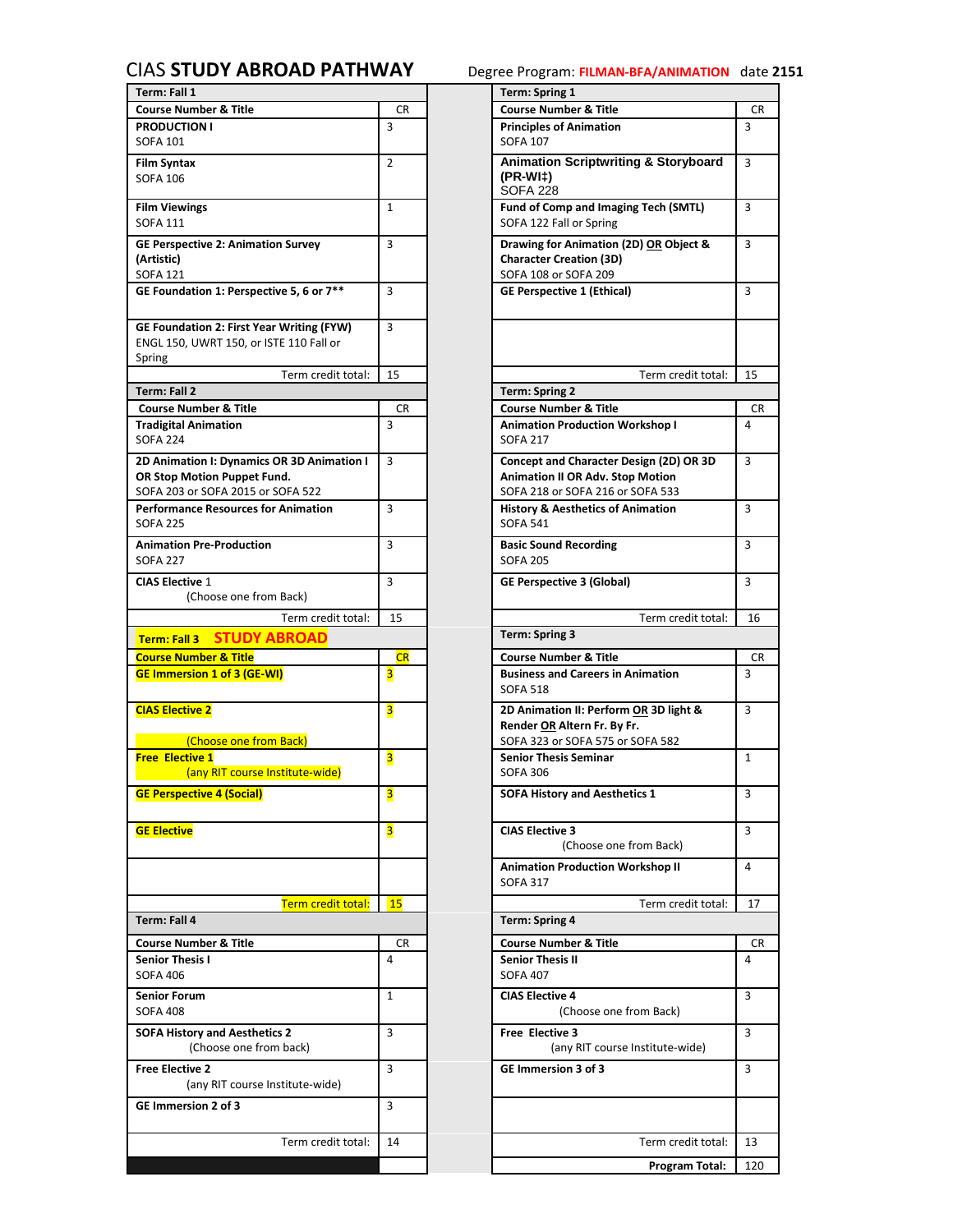# <span id="page-15-0"></span>CIAS **[STUDY ABROAD PATHWAY](#page-0-0)** Degree Program **DIGCIME-BS (Motion Pic. Sci.)** date **2151**

| Term: Fall 1                                                                      |                         | <b>Term: Spring 1</b>                                                                                         |                 |
|-----------------------------------------------------------------------------------|-------------------------|---------------------------------------------------------------------------------------------------------------|-----------------|
| <b>Course Number &amp; Title</b>                                                  | <b>CR</b>               | <b>Course Number &amp; Title</b>                                                                              | CR              |
| <b>Production I</b>                                                               | 3                       | <b>Production II</b>                                                                                          | 3               |
| <b>SOFA 101</b>                                                                   |                         | <b>SOFA 102</b>                                                                                               |                 |
| Intro To Imaging And Video Systems (LGE E-1)<br><b>SOFA 103</b>                   | 3                       | Project Based Calculus II (LASG-P7b)<br><b>MATH 182</b>                                                       | 4               |
| Project Based Calculus I (LAS-P7a)<br><b>MATH 181</b>                             | 4                       | Vision & Psychophysics (GE-E3)<br><b>IMGS 221</b>                                                             | 3               |
| **LAS Foundation I: Innovative Freshmen<br><b>Experience I</b><br><b>IMGS 181</b> | 3                       | University Physics I (LAS-P5)<br><b>PHYS 211</b>                                                              | 4               |
| **LAS Foundation 2: First Year Writing (FYW)<br>ENGL 150, UWRT 150 OR ISTE 110    | 3                       |                                                                                                               |                 |
| <b>Film Viewings</b><br><b>SOFA 111</b>                                           | $\mathbf{1}$            |                                                                                                               |                 |
| Term credit total:                                                                | 17                      | Term credit total:                                                                                            | 14              |
| Term: Fall 2 STUDY ABROAD                                                         |                         | <b>Term: Spring 2</b>                                                                                         |                 |
| <b>Course Number &amp; Title</b>                                                  | <b>CR</b>               | <b>Course Number &amp; Title</b>                                                                              | CR              |
| <b>Intro To Computing &amp; Control</b>                                           | 3                       | <b>Production Processes</b>                                                                                   | 4               |
| <b>IMGS-180</b>                                                                   |                         | <b>SOFA 202</b>                                                                                               |                 |
| <b>University Physics II (LAS-P6)</b><br><b>PHYS 212</b>                          | $\overline{4}$          | <b>Probability and Statistics for Imaging</b><br><b>IMGS 211</b>                                              | 3               |
| <b>LAS Perspective 1</b>                                                          | $\overline{\mathbf{3}}$ | <b>Fundamentals of Color Science (GE-E4)</b><br><b>IMGS 351</b>                                               | $\overline{3}$  |
| <b>LAS Perspective 2</b>                                                          | $\overline{\mathbf{3}}$ | Linear / Fourier Meth Imaging (GE-E5)<br><b>IMGS 261</b>                                                      | 4               |
| <b>LAS Perspective 3</b>                                                          | $\overline{\mathbf{3}}$ | <b>Basic Sound Recording</b><br><b>SOFA 205</b>                                                               | 3               |
| Term credit total:                                                                | <b>16</b>               | Term credit total:                                                                                            | 17              |
|                                                                                   |                         |                                                                                                               |                 |
| Term: Fall 3                                                                      |                         | Term: Spring 3                                                                                                |                 |
| <b>Course Number &amp; Title</b>                                                  | <b>CR</b>               | <b>Course Number &amp; Title</b>                                                                              | CR              |
| Image Capture & Production Tech.<br><b>SOFA 311</b>                               | 3                       | Digital Post-Production technology (PR-WI)<br><b>SOFA 312</b>                                                 | 3               |
| <b>Geometric Optics (GE-E6)</b><br><b>IMGS 321</b>                                | 3                       | Image Processing & Computer Vision II<br><b>IMGS-362</b>                                                      | 3               |
| Radiometry<br><b>IMGS 251</b>                                                     | 3                       | <b>Object &amp; Character Creation Or</b><br><b>Digital Effects &amp; Compositing</b><br>SOFA-209 OR SOFA-531 | 3               |
| Image Processing & Computer Vision I<br>IMGS 361                                  | 3                       | Immersion 1 of 3                                                                                              | 3               |
| <b>Animation Survey</b><br><b>SOFA 122</b>                                        | 3                       | <b>FREE Elective 1</b>                                                                                        | $\overline{3}$  |
| Term credit total:                                                                | 15                      | Term credit total:                                                                                            |                 |
| Term: Fall 4                                                                      |                         | <b>Term: Spring 4</b>                                                                                         |                 |
| <b>Course Number &amp; Title</b>                                                  | CR                      | <b>Course Number &amp; Title</b>                                                                              |                 |
| Senior Project I                                                                  | 3                       | <b>Senior Project II</b>                                                                                      | 3               |
| SOFA-401                                                                          |                         | <b>SOFA-402</b>                                                                                               | 15<br><b>CR</b> |
| <b>Film Projection &amp; Digital Cinema</b><br>SOFA-313                           | 3                       | <b>FREE Elective 3</b>                                                                                        | 3               |
| <b>Free Elective 2</b>                                                            | 3                       | <b>SOFA Elective 2</b>                                                                                        | 3               |
| <b>SOFA Elective 1</b>                                                            | 3                       | LAS Immersion 3 of 3                                                                                          | 3               |
| LAS Immersion 2 of 3 (GE-WI)                                                      | 3                       | Perspective 4                                                                                                 | 3               |
| Term credit total:                                                                | 15                      | Term credit total:                                                                                            | 15              |
|                                                                                   |                         | Program Total:                                                                                                | 124             |

|                            |                | <b>Term: Spring 1</b>                                                                                         |                                                   |           |
|----------------------------|----------------|---------------------------------------------------------------------------------------------------------------|---------------------------------------------------|-----------|
|                            | CR             | <b>Course Number &amp; Title</b>                                                                              |                                                   | <b>CR</b> |
|                            | 3              | <b>Production II</b><br><b>SOFA 102</b>                                                                       |                                                   | 3         |
| Systems(LGE E-1)           | 3              | Project Based Calculus II (LASG-P7b)<br><b>MATH 182</b>                                                       |                                                   | 4         |
| -P7a)                      | 4              | Vision & Psychophysics (GE-E3)<br><b>IMGS 221</b>                                                             |                                                   | 3         |
| ive Freshmen               | 3              | University Physics I (LAS-P5)<br><b>PHYS 211</b>                                                              |                                                   | 4         |
| ar Writing (FYW)<br>TE 110 | 3              |                                                                                                               |                                                   |           |
|                            | $\mathbf{1}$   |                                                                                                               |                                                   |           |
| Term credit total:         | 17             |                                                                                                               | Term credit total:                                | 14        |
| <b>OAD</b>                 |                | <b>Term: Spring 2</b>                                                                                         |                                                   |           |
|                            | CR             | <b>Course Number &amp; Title</b>                                                                              |                                                   | CR        |
| оI                         | 3              | <b>Production Processes</b><br><b>SOFA 202</b>                                                                |                                                   | 4         |
|                            | $\overline{4}$ | <b>Probability and Statistics for Imaging</b><br><b>IMGS 211</b>                                              |                                                   | 3         |
|                            | 3              | <b>Fundamentals of Color Science (GE-E4)</b><br><b>IMGS 351</b>                                               |                                                   | 3         |
|                            | 3              | Linear / Fourier Meth Imaging (GE-E5)<br><b>IMGS 261</b>                                                      |                                                   | 4         |
|                            | 3              | <b>Basic Sound Recording</b><br><b>SOFA 205</b>                                                               |                                                   | 3         |
| Term credit total:         | <b>16</b>      |                                                                                                               | Term credit total:                                | 17        |
|                            |                | Term: Spring 3                                                                                                |                                                   |           |
|                            | CR             | <b>Course Number &amp; Title</b>                                                                              |                                                   | CR        |
| Tech.                      | 3              | <b>SOFA 312</b>                                                                                               | <b>Digital Post-Production technology (PR-WI)</b> | 3         |
|                            | 3              | Image Processing & Computer Vision II<br><b>IMGS-362</b>                                                      |                                                   | 3         |
|                            | 3              | <b>Object &amp; Character Creation Or</b><br><b>Digital Effects &amp; Compositing</b><br>SOFA-209 OR SOFA-531 |                                                   | 3         |
| er Vision I                | 3              | Immersion 1 of 3                                                                                              |                                                   | 3         |
|                            | 3              | <b>FREE Elective 1</b>                                                                                        |                                                   | 3         |
| Term credit total:         | 15             |                                                                                                               | Term credit total:                                | 15        |
|                            |                | <b>Term: Spring 4</b>                                                                                         |                                                   |           |
|                            | CR             | <b>Course Number &amp; Title</b>                                                                              |                                                   | CR        |
|                            | 3              | <b>Senior Project II</b>                                                                                      |                                                   | 3         |
|                            |                | <b>SOFA-402</b>                                                                                               |                                                   |           |
| ema                        | 3              | <b>FREE Elective 3</b>                                                                                        |                                                   | 3         |
|                            | 3              | <b>SOFA Elective 2</b>                                                                                        |                                                   | 3         |
|                            | 3              | LAS Immersion 3 of 3                                                                                          |                                                   | 3         |
| I)                         | 3              | Perspective 4                                                                                                 |                                                   | 3         |
| Term credit total:         | 15             |                                                                                                               | Term credit total:                                | 15        |
|                            |                |                                                                                                               | Program Total:                                    | 124       |
|                            |                |                                                                                                               |                                                   |           |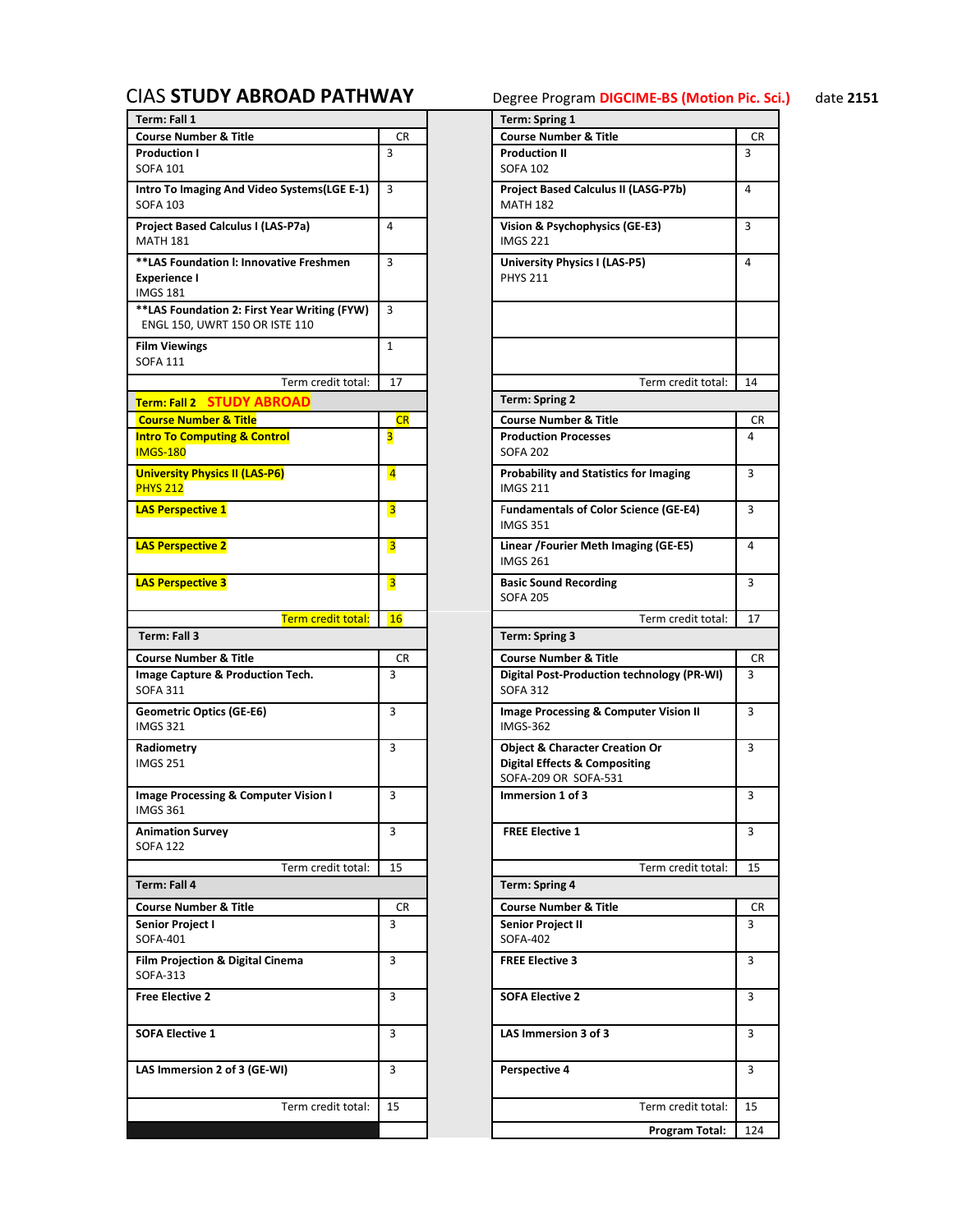## <span id="page-16-0"></span>CIAS **[STUDY ABROAD PATHWAY](#page-0-0)** Degree Program: **FILMAN-BFA/PRODUCTION** date **2151**

| Term: Fall 1                                                                                          |                | Term: Spring 1                                              |                      |
|-------------------------------------------------------------------------------------------------------|----------------|-------------------------------------------------------------|----------------------|
| <b>Course Number &amp; Title</b>                                                                      | <b>CR</b>      | <b>Course Number &amp; Title</b>                            | CR                   |
| <b>PRODUCTION I</b><br><b>SOFA 101</b>                                                                | 3              | <b>Production II</b><br><b>SOFA 102</b>                     | $\overline{4}$       |
| Film Syntax                                                                                           | $\overline{2}$ | <b>Fundamentals of Screenwriting</b>                        | 3                    |
| <b>SOFA 106</b>                                                                                       |                | <b>SOFA 112</b>                                             |                      |
| <b>Film Viewings</b><br><b>SOFA 111</b>                                                               | $\mathbf{1}$   | <b>Fund of Comp and Imaging Tech</b><br><b>SOFA 122</b>     | 3                    |
| <b>GE Perspective 2: Animation Survey</b><br>(Artistic) SOFA 121                                      | 3              | <b>History and Aesthetics 1</b>                             | 3                    |
| GE Foundation 1: Perspective 5, 6 or 7**                                                              | 3              | <b>LAS Perspective 1</b>                                    | 3                    |
| <b>GE Foundation 2: First Year Writing (FYW)</b><br>ENGL 150, UWRT 150, or ISTE 110 Fall or<br>Spring | 3              |                                                             |                      |
| Term credit total:                                                                                    | 15             | Term credit total:                                          | 15                   |
| Term: Fall 2                                                                                          |                | <b>Term: Spring 2</b>                                       |                      |
| <b>Course Number &amp; Title</b>                                                                      | <b>CR</b>      | <b>Course Number &amp; Title</b>                            | <b>CR</b>            |
| <b>Production Processes</b><br><b>SOFA 202</b>                                                        | 4              | <b>SOFA Production Workshop 1</b><br>SOFA 211 or 212 or 213 | 4                    |
| <b>Basic Sound Recording</b><br><b>SOFA 205</b>                                                       | 3              | <b>SOFA Craft Choice 1</b>                                  | 3                    |
| <b>Directing</b><br><b>SOFA 206</b>                                                                   | 3              | <b>CIAS Elective 1</b>                                      | 3                    |
| <b>Dramatic Structure</b><br><b>SOFA 208</b>                                                          | 3              | <b>History and Aesthetics 2</b>                             | 3                    |
| <b>GE Perspective 3 (Global)</b>                                                                      | 3              | <b>GE Perspective 4 (Social)</b>                            | $\overline{3}$       |
| Term credit total:                                                                                    | 16             | Term credit total:                                          | 16                   |
| Term: Fall 3 STUDY ABROAD                                                                             |                | Term: Spring 3 -                                            |                      |
| <b>Course Number &amp; Title</b>                                                                      | CR             | <b>Course Number &amp; Title</b>                            |                      |
| <b>History and Aesthetics 3</b>                                                                       | 3              | SOFA Production Workshop 2                                  | CR<br>$\overline{3}$ |
|                                                                                                       |                | SOFA 211 or 212 or 213                                      |                      |
| <b>History and Aesthetics 4</b>                                                                       | 3              | <b>Business and Careers in Film</b><br><b>SOFA 514</b>      | 3                    |
| <b>Free Elective 1</b>                                                                                | 3              | <b>SOFA Craft Choice 2</b>                                  | $\mathbf{1}$         |
| <b>Free Elective 2</b>                                                                                | 3              | <b>Senior Thesis Seminar</b><br><b>SOFA 306</b>             | 3                    |
| <b>GE Elective</b>                                                                                    | 3              | GE Immersion 1 of 3 (GE-WI)                                 | 3                    |
|                                                                                                       |                | <b>CIAS Elective 2</b>                                      | 3                    |
| Term credit total:                                                                                    | 15             | Term credit total:                                          | 17                   |
| Term: Fall 4                                                                                          |                | <b>Term: Spring 4</b>                                       |                      |
|                                                                                                       |                |                                                             |                      |
| <b>Course Number &amp; Title</b>                                                                      | CR.            | <b>Course Number &amp; Title</b>                            | <b>CR</b>            |
| <b>Senior Thesis I</b><br><b>SOFA 406</b>                                                             | 4              | <b>Senior Thesis II</b><br><b>SOFA 407</b>                  | $\overline{a}$       |
| <b>CIAS Elective 3</b>                                                                                | 3              | <b>Senior Forum</b><br><b>SOFA-408</b>                      | $\mathbf{1}$         |
| <b>Free Elective 3</b>                                                                                | 3              | <b>CIAS Elective 4</b>                                      | 3                    |
| GE Immersion 2 of 3                                                                                   | 3              | <b>Free Elective 4</b>                                      | 3                    |
|                                                                                                       |                | GE Immersion 3 of 3                                         | 3                    |
| Term credit total:                                                                                    | 13             | Term credit total:                                          | 14                   |
|                                                                                                       |                | <b>Program Total:</b>                                       | 121                  |

|                                         |                | Term: Spring 1                                              |              |
|-----------------------------------------|----------------|-------------------------------------------------------------|--------------|
|                                         | CR             | <b>Course Number &amp; Title</b>                            | CR           |
|                                         | 3              | <b>Production II</b><br><b>SOFA 102</b>                     | 4            |
|                                         | $\overline{2}$ | <b>Fundamentals of Screenwriting</b><br><b>SOFA 112</b>     | 3            |
|                                         | 1              | <b>Fund of Comp and Imaging Tech</b><br><b>SOFA 122</b>     | 3            |
| Survey                                  | 3              | <b>History and Aesthetics 1</b>                             | 3            |
| e 5, 6 or 7**                           | 3              | <b>LAS Perspective 1</b>                                    | 3            |
| <b>Nriting (FYW)</b><br>$E$ 110 Fall or | 3              |                                                             |              |
| Term credit total:                      | 15             | Term credit total:                                          | 15           |
|                                         |                | <b>Term: Spring 2</b>                                       |              |
|                                         | CR             | <b>Course Number &amp; Title</b>                            | CR           |
|                                         | 4              | <b>SOFA Production Workshop 1</b><br>SOFA 211 or 212 or 213 | 4            |
|                                         | 3              | <b>SOFA Craft Choice 1</b>                                  | 3            |
|                                         | 3              | <b>CIAS Elective 1</b>                                      | 3            |
|                                         | 3              | <b>History and Aesthetics 2</b>                             | 3            |
|                                         | 3              | <b>GE Perspective 4 (Social)</b>                            | 3            |
| Term credit total:                      | 16             | Term credit total:                                          | 16           |
|                                         |                | Term: Spring 3 -                                            |              |
| <b>ROAD</b>                             |                |                                                             |              |
|                                         | <b>CR</b>      | <b>Course Number &amp; Title</b>                            | CR           |
|                                         | 3              | SOFA Production Workshop 2<br>SOFA 211 or 212 or 213        | 3            |
|                                         | 3              | <b>Business and Careers in Film</b><br><b>SOFA 514</b>      | 3            |
|                                         | 3              | <b>SOFA Craft Choice 2</b>                                  | $\mathbf{1}$ |
|                                         | 3              | <b>Senior Thesis Seminar</b><br><b>SOFA 306</b>             | 3            |
|                                         | 3              | GE Immersion 1 of 3 (GE-WI)                                 | 3            |
|                                         |                | <b>CIAS Elective 2</b>                                      | 3            |
| Term credit total:                      | 15             | Term credit total:                                          | 17           |
|                                         |                | <b>Term: Spring 4</b>                                       |              |
|                                         | CR             | <b>Course Number &amp; Title</b>                            | CR           |
|                                         | 4              | <b>Senior Thesis II</b><br><b>SOFA 407</b>                  | 4            |
|                                         | 3              | <b>Senior Forum</b><br>SOFA-408                             | $\mathbf{1}$ |
|                                         | 3              | <b>CIAS Elective 4</b>                                      | 3            |
|                                         | 3              | <b>Free Elective 4</b>                                      | 3            |
|                                         |                | GE Immersion 3 of 3                                         | 3            |
| Term credit total:                      | 13             | Term credit total:                                          | 14           |
|                                         |                | Program Total:                                              | 121          |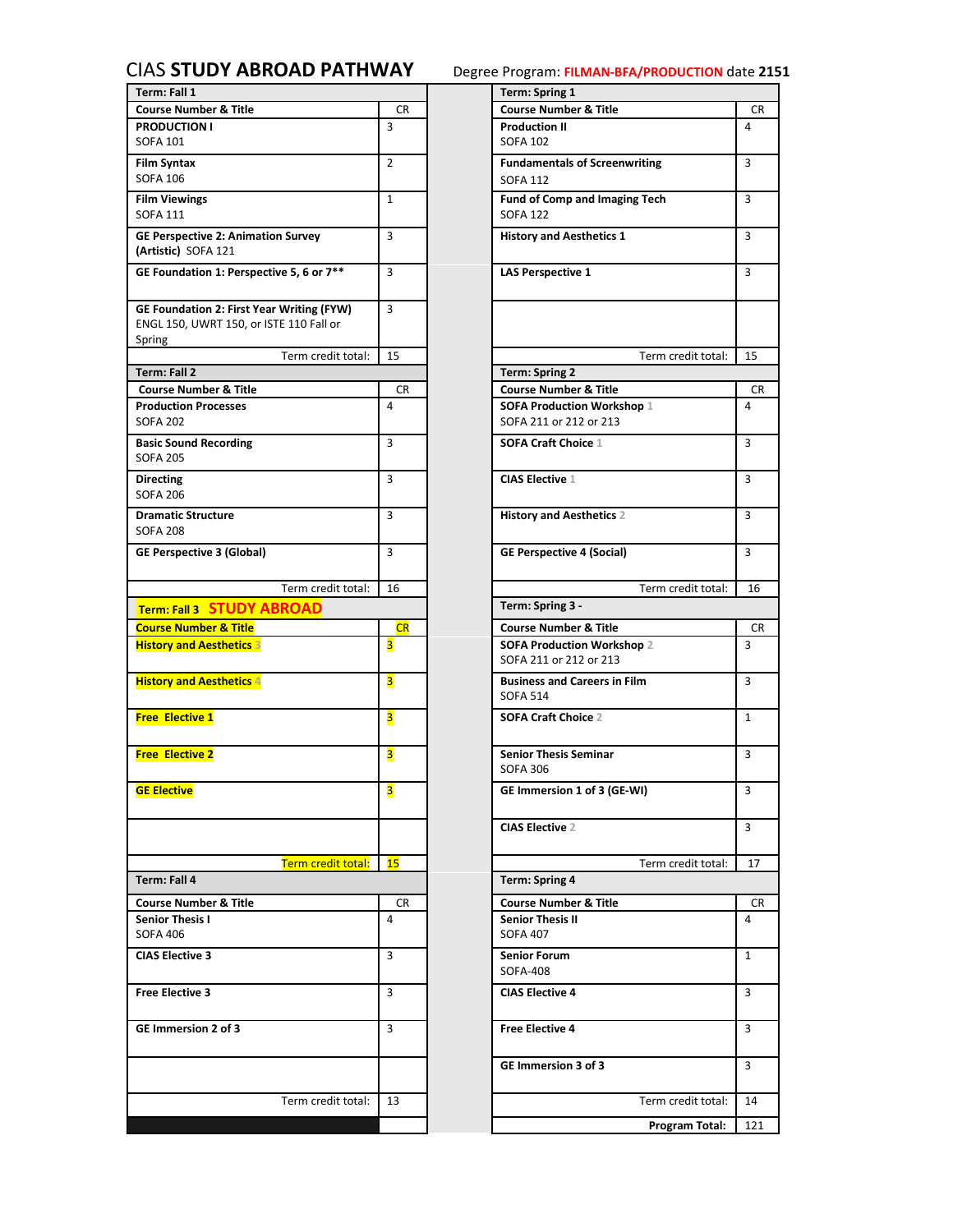# <span id="page-17-0"></span>CIAS **[STUDY ABROAD PATHWAY](#page-0-0)** Degree Program **BS- Photographic Sciences** date **2151**

| Term: Fall 1                                                 |                         | <b>Term: Spring 1</b>                                                       |                |
|--------------------------------------------------------------|-------------------------|-----------------------------------------------------------------------------|----------------|
| <b>Course Number &amp; Title</b>                             | CR                      | <b>Course Number &amp; Title</b>                                            | CR             |
| Photography I<br><b>PHPS 101</b>                             | 4                       | Photography II<br><b>PHPS 102</b>                                           | 4              |
| <b>Photographic Technology I</b><br><b>PHPS 106</b>          | 3                       | <b>Photographic Technology II</b><br><b>PHPS 107</b>                        | 3              |
| <b>LAS Foundation 1 General Education 1</b>                  | 3                       | LAS Foundation 2 First year writing (FYW)<br>ENGL 150, UWRT 150 OR ISTE 110 | $\overline{3}$ |
| LAS Perspective 7A Math requirement                          | 3                       | LAS Perspective 7B: math requirement                                        | 3              |
| <b>LAS Perspective 1</b>                                     | 3                       | <b>LAS Perspective 2</b>                                                    | 3              |
| Term credit total:                                           | 16                      | Term credit total:                                                          | 16             |
| Term: Fall 2                                                 |                         | <b>Term: Spring 2</b>                                                       |                |
| <b>Course Number &amp; Title</b>                             | CR.                     | <b>Course Number &amp; Title</b>                                            | <b>CR</b>      |
| <b>Scientific Photo I</b><br><b>PHPS 201</b>                 | 3                       | <b>Applications of Scientific Photo II</b><br><b>PHPS 202</b>               | 3              |
| <b>Careers and Professional Practices</b><br><b>PHPS 206</b> | 3                       | Vision, Perception and Imaging<br><b>PHPS 207</b>                           | $\overline{3}$ |
| AdV. Principles of Photographic Tech<br><b>PHPS 211</b>      | 3                       | <b>Fundamentals of Layout and Design</b><br><b>PHPS 212</b>                 | 3              |
| <b>LAS Perspective 3</b>                                     | 3                       | <b>LAS Perspective 4</b>                                                    |                |
| <b>LAS Perspective Natural Science</b>                       | 4                       | LAS Perspective 6: Scientific Principles                                    | $\overline{4}$ |
| Term credit total:                                           | 16                      | Term credit total:                                                          | 16             |
| Term: Fall 3                                                 |                         | Term: Spring 3                                                              |                |
| <b>Course Number &amp; Title</b>                             | CR                      | <b>Course Number &amp; Title</b>                                            | <b>CR</b>      |
| <b>Imaging Core I</b>                                        | 3                       | <b>Imaging Core II</b>                                                      | $\overline{3}$ |
| <b>Specialization I</b>                                      | 3                       | <b>Specialization II</b>                                                    | 3              |
| <b>General Education 2</b>                                   | 3                       | <b>General Education elective 4</b>                                         | 3              |
| <b>General Education 3</b>                                   | 3                       | Immersion 2 of 3                                                            | 3              |
| Immersion 1 of 3 (GE-WI)                                     | 3                       | <b>Business Elective</b>                                                    | $\overline{3}$ |
| Term credit total:                                           | 15                      | Term credit total:                                                          | 15             |
| Term: Fall 4 STUDY ABROAD                                    |                         | <b>Term: Spring 4</b>                                                       |                |
| <b>Course Number &amp; Title</b>                             | CR                      | <b>Course Number &amp; Title</b>                                            | CR             |
| <b>Immersion 3 of 3</b>                                      | 3                       | PHPS 402 Capstone (PR-WI)                                                   | 3              |
| <b>General Education elective 7</b>                          |                         |                                                                             |                |
| <b>General Education elective 5</b>                          | 3                       | <b>General Education elective 7</b><br>Study abroad - Immersion 3 of 3      | 3              |
| <b>Free Elective</b>                                         | $\overline{\mathbf{3}}$ | <b>General Education elective 8</b>                                         | 3              |
| <b>Professional Elective</b><br><b>Free elective</b>         | 3                       | <b>Professional Elective</b>                                                | 3              |
| <b>General Education 6</b>                                   | $\overline{\mathbf{3}}$ | <b>Free elective</b><br><b>Professional Elective</b>                        | 3              |
| Term credit total:                                           | 15                      | Term credit total:                                                          | 15             |
|                                                              |                         | Program Total:                                                              | 124            |
|                                                              |                         |                                                                             |                |

|                    |                | Term: Spring 1                                                              |                |
|--------------------|----------------|-----------------------------------------------------------------------------|----------------|
| e                  | CR             | <b>Course Number &amp; Title</b>                                            | CR.            |
|                    | $\overline{4}$ | Photography II<br><b>PHPS 102</b>                                           | $\overline{4}$ |
| logy I             | 3              | <b>Photographic Technology II</b><br><b>PHPS 107</b>                        | 3              |
| eral Education 1   | 3              | LAS Foundation 2 First year writing (FYW)<br>ENGL 150, UWRT 150 OR ISTE 110 | 3              |
| ath requirement    | 3              | LAS Perspective 7B: math requirement                                        | 3              |
|                    | 3              | <b>LAS Perspective 2</b>                                                    | 3              |
| Term credit total: | 16             | Term credit total:                                                          | 16             |
|                    |                | <b>Term: Spring 2</b>                                                       |                |
| le                 | CR.            | <b>Course Number &amp; Title</b>                                            | CR             |
|                    | 3              | <b>Applications of Scientific Photo II</b><br><b>PHPS 202</b>               | 3              |
| nal Practices      | 3              | Vision, Perception and Imaging<br><b>PHPS 207</b>                           | 3              |
| otographic Tech    | 3              | <b>Fundamentals of Layout and Design</b><br><b>PHPS 212</b>                 | 3              |
|                    | 3              | <b>LAS Perspective 4</b>                                                    |                |
| ral Science        | 4              | LAS Perspective 6: Scientific Principles                                    | 4              |
| Term credit total: | 16             | Term credit total:                                                          | 16             |
|                    |                | <b>Term: Spring 3</b>                                                       |                |
| e                  | CR             | <b>Course Number &amp; Title</b>                                            | CR             |
|                    | 3              | <b>Imaging Core II</b>                                                      | 3              |
|                    | 3              | <b>Specialization II</b>                                                    | 3              |
|                    | 3              | <b>General Education elective 4</b>                                         | 3              |
|                    | 3              | Immersion 2 of 3                                                            | 3              |
| WI)                | 3              | <b>Business Elective</b>                                                    | 3              |
| Term credit total: | 15             | Term credit total:                                                          | 15             |
| <b>Y ABROAD</b>    |                | <b>Term: Spring 4</b>                                                       |                |
| e                  | <b>CR</b>      | <b>Course Number &amp; Title</b>                                            | CR             |
| ective 7           | 3              | PHPS 402 Capstone (PR-WI)                                                   | 3              |
| ctive 5            | 3              | <b>General Education elective 7</b><br>Study abroad - Immersion 3 of 3      | 3              |
|                    | 3              | <b>General Education elective 8</b>                                         | 3              |
|                    | 3              | <b>Professional Elective</b>                                                | 3              |
|                    | 3              | <b>Free elective</b><br><b>Professional Elective</b>                        | 3              |
| Term credit total: | 15             | Term credit total:                                                          | 15             |
|                    |                | Program Total:                                                              | 124            |
|                    |                |                                                                             |                |